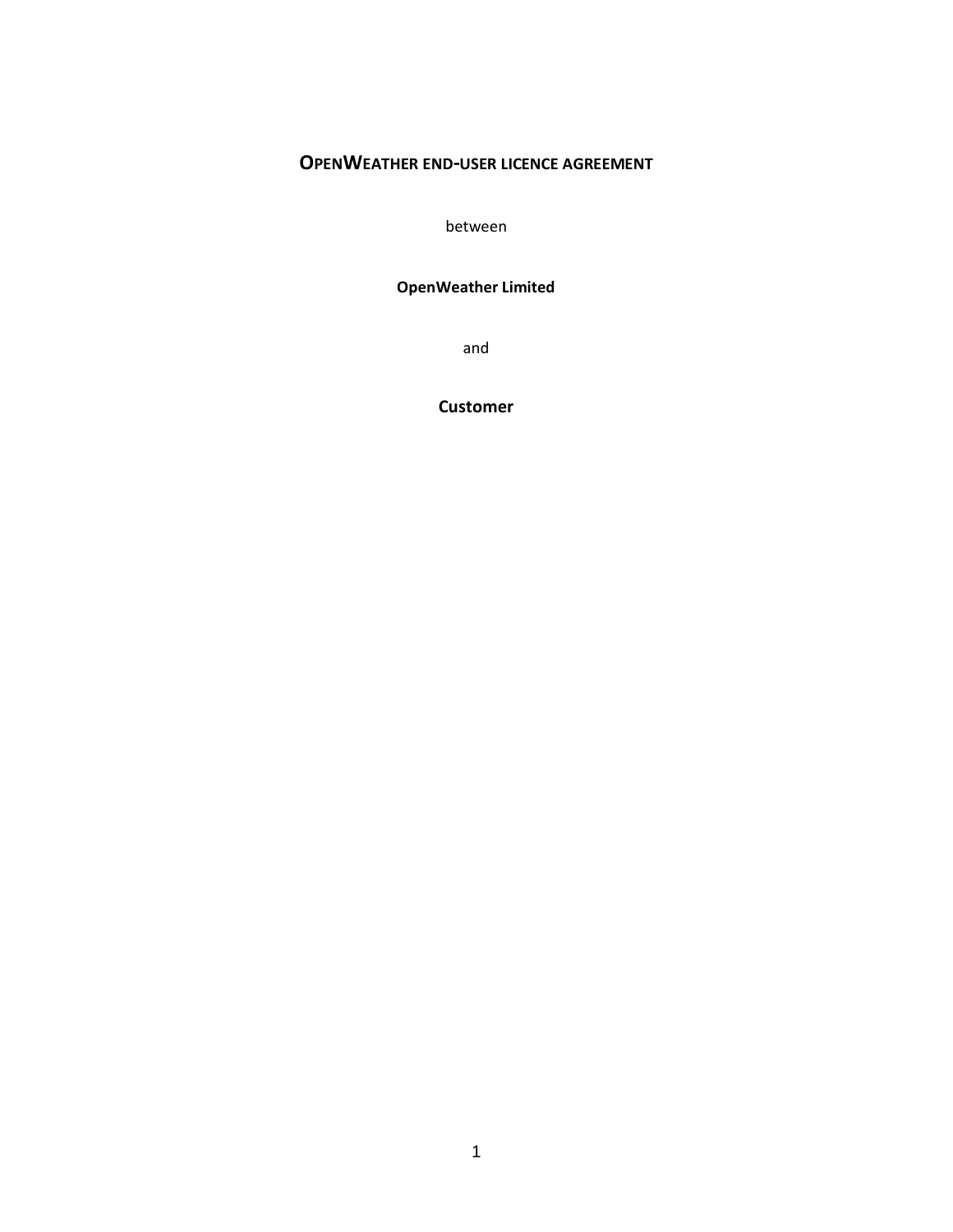#### **Parties**

- **(1) OpenWeather Limited** incorporated and registered in England and Wales with company number 11047846 whose registered office is at 17th Floor, City Point, 1 Ropemaker Street, London, England, EC2Y 9ST **(Supplier)**
- **(2) Customer** a Person exercising rights under this License who has not previously violated the terms of this License with respect to the Licensed Content, or who has received express permission from the Licensor to exercise rights under this License despite a previous violation.

#### **BACKGROUND**

(A) The Supplier is the entire legal and beneficial owner and licensor of Licensed Content listed in Annex A and is willing to license the Customer to use these products.

#### **Agreed terms**

#### **1. Interpretation**

1.1 The definitions and rules of interpretation in this clause apply in this licence.

**Affiliate**: includes, in relation to either party, each and any subsidiary or holding company of that party and each and any subsidiary of a holding company of that party

**Business Day:** a day other than a Saturday, Sunday or public holiday in England when banks in London are open for business.

**Control**: a business entity shall be deemed to "control" another business entity if it owns, directly or indirectly, in excess of 50% of the outstanding voting securities or capital stock of such business entity, or any other comparable equity or ownership interest with respect to a business entity other than a corporation OR as defined in section 1124 of the Corporation Tax Act 2010.

**Fee**: the licence fee payable by the Customer to the Supplier under Clause 3.

**Heightened Cybersecurity Requirements**: any laws, regulations, codes, guidance (from regulatory and advisory bodies, whether mandatory or not), international and national standards, industry schemes and sanctions, which are applicable to either the Customer or its end users (but not the Supplier) relating to security of network and information systems and security breach and incident reporting requirements, which may include the Network and Information Systems Regulations 2018 (*SI 506/2018*), all as amended or updated from time to time.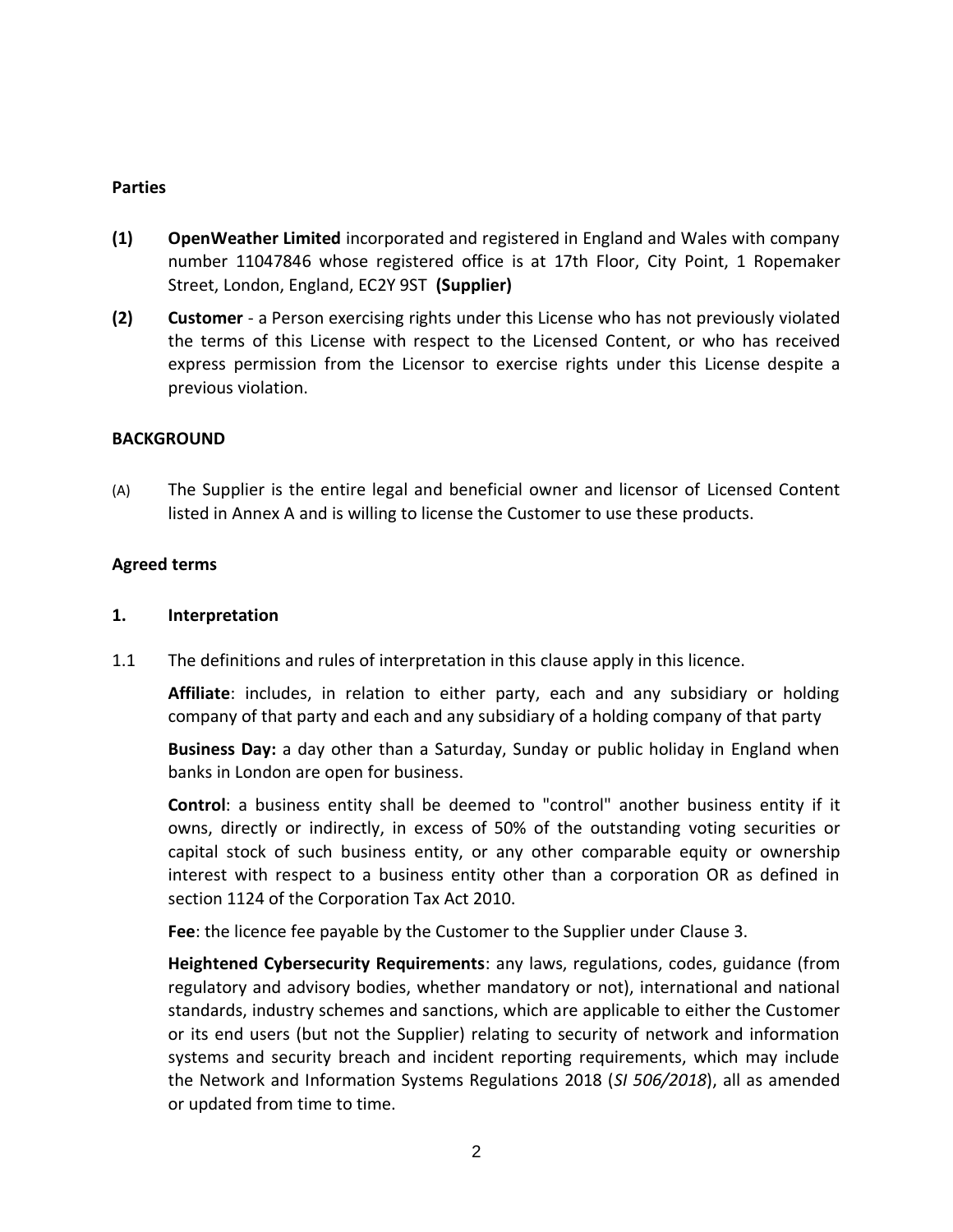**Intellectual Property Rights**: patents, utility models, rights to inventions, copyright and related rights, trademarks and service marks, trade names and domain names, rights in get-up, goodwill and the right to sue for passing off or unfair competition, rights in designs, rights in computer software, database rights, rights to preserve the confidentiality of information (including know-how and trade secrets) and any other intellectual property rights, including all applications for (and rights to apply for and be granted), renewals or extensions of, and rights to claim priority from, such rights and all similar or equivalent rights or forms of protection which subsist or will subsist, now or in the future, in any part of the world.

**Maintenance Release**: release of the Licensed Content that corrects faults, adds functionality or otherwise amends or upgrades the Licensed Content, but which does not constitute a New Version.

**Policies**: the Supplier's business policies and codes listed in Schedule 1, as amended by notification to the Customer from time to time.

**Licensed Content**: Supplier's licenced content - all the content made available by the Supplier to the Customer under this agreement.

**Value Added Services (VAS):** all meteorological services which are derived from Licensed Content and specifically conceived for the needs of users and made available under specific licence conditions.

**Non-retrievable Value Added Services (NVAS):** Any VAS from which the original Licensed Content cannot be retrieved or reverse engineered.

**Distribution:** Controlled transmission or supply to clearly identified and known users.

- 1.2 **Holding company** and **subsidiary** mean a "holding company" and "subsidiary" as defined in section 1159 of the Companies Act 2006 and a company shall be treated, for the purposes only of the membership requirement contained in subsections 1159(1)(b) and (c), as a member of another company even if its shares in that other company are registered in the name of (a) another person (or its nominee), whether by way of security or in connection with the taking of security, or (b) its nominee. In the case of a limited liability partnership which is a subsidiary of a company or another limited liability partnership, section 1159 of the Companies Act 2006 shall be amended so that: (a) references in sub sections  $1159(1)(a)$  and (c) to voting rights are to the members' rights to vote on all or substantially all matters which are decided by a vote of the members of the limited liability partnership; and (b) the reference in section 1159(1)(b) to the right to appoint or remove a majority of its board of directors is to the right to appoint or remove members holding a majority of the voting rights.
- 1.3 Clause, Schedule and paragraph headings shall not affect the interpretation of this agreement.
- 1.4 Unless the context otherwise requires: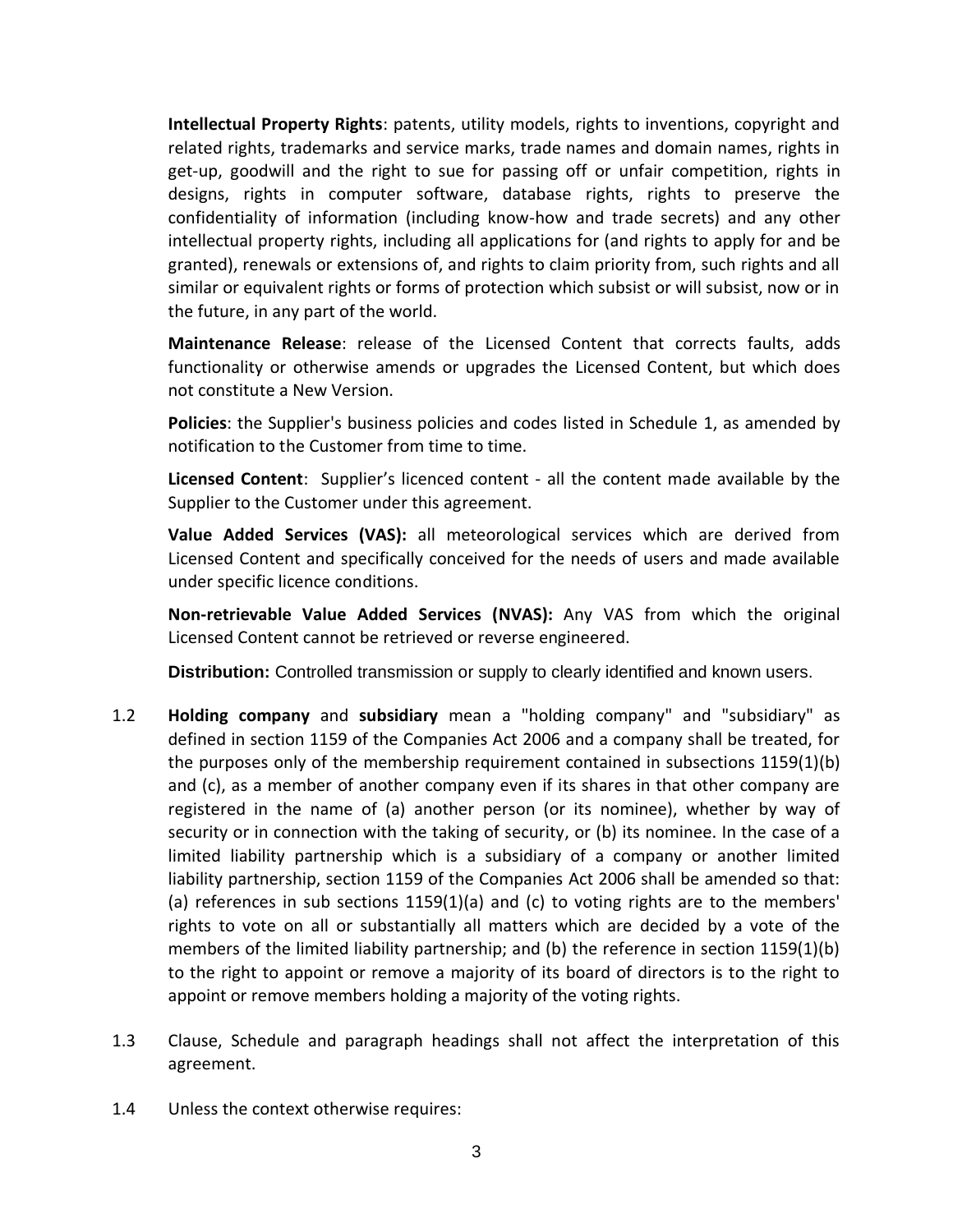- (a) words in the singular shall include the plural and in the plural shall include the singular;
- (b) it is in force as at the date of this agreement;
- (c) a reference to one gender shall include a reference to the other genders; and
- (d) any words following the terms **including, include, in particular, for example** or any similar expression shall be construed as illustrative and shall not limit the sense of the words, description, definition, phrase or term preceding those terms.
- 1.5 In the case of conflict or ambiguity between any provision contained in the body of this licence and any provision contained in the schedules or appendices, the provision in the body of this licence shall take precedence.
- 1.6 A **person** includes a natural person, corporate or unincorporated body (whether or not having separate legal personality) and that person's personal representatives, successors and permitted assigns.
- 1.7 References to clauses and Schedules are to the clauses and Schedules of this agreement and references to paragraphs are to paragraphs of the relevant Schedule.
- 1.8 The Schedules and Annexes form part of this licence and shall have effect as if set out in full in the body of this licence. Any reference to this licence includes the Schedules and Annexes.

#### <span id="page-3-0"></span>**2. Licence**

- 2.1 In consideration of the Fee paid by the Customer to the Supplier, receipt of which the Supplier hereby acknowledges, the Supplier grants to the Customer a non-exclusive, non-transferable licence for its own internal usage and/or to distribute Non-retrievable Value Added Services:
	- (a) for a term of **one (1) month** initially from the date this Licence Agreement has been signed to use the Licensed Content by the Customer only.
	- (b) This Licence Agreement automatically renews for successive **1-month** Renewal Terms unless either party provides written notice of non-renewal at least **3** days before the end of the then-current Renewal Term.
- 2.2 In relation to scope of use, the Customer is permitted to:
	- **(a)** host, store, perform, display, and otherwise use the Licensed Content or any part of it in connection with Customer's internal usage and/or his Distribution of Non-retrievable Value Added Services. **Customer is obliged to provide reference (attribution) to the Supplier in the visible section of Customer's**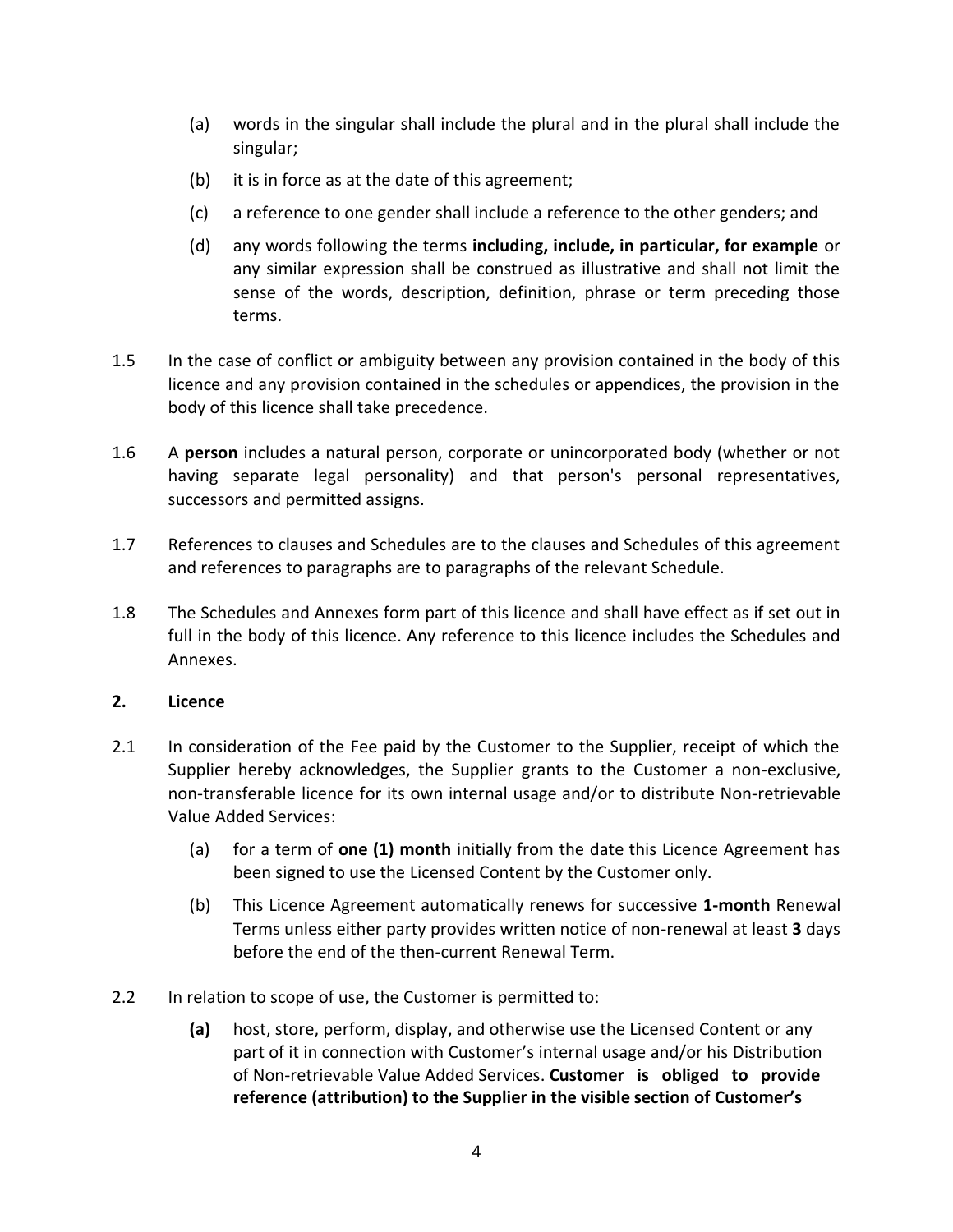**products or services (NVAS) by mentioning OpenWeather Ltd. as a supplier of Licensed Content in the visible part of his solution and leaving a hyperlink to the website https://openweathermap.org/ ;**

- (b) enhance, modify, adapt, transform, develop, create derivative and/or new works based on and/or derived from the Licensed Content or any part of it;
- (c) issue copies of and communicate and otherwise make available to the public the Licensed Content or any part of it in connection with Customer products or services;
- (d) use the Licensed Content or any part of it in combination with any other content;
- (e) extract data from and/or reutilise the Licensed Content; and
- (f) the Customer may make as many backup copies of the Licensed Content as may be necessary for its lawful use. The Customer shall record the number and location of all copies of the Licensed Content and take steps to prevent unauthorised copying.
- (g) except as expressly stated in this [clause 2,](#page-3-0) the Customer has no right (and shall not permit any third party) to copy, reverse engineer, decompile, disassemble, modify, adapt or make error corrections to the Licensed Content in whole or in part except to the extent that any reduction of the Licensed Content to human readable form (whether by reverse engineering, decompilation or disassembly) is necessary for the purposes of integrating the operation of the Licensed Content with the operation of other software or systems used by the Customer unless the Supplier is prepared to carry out such action at a reasonable commercial fee or has provided the information necessary to achieve such integration within a reasonable period, and the Customer shall request the Supplier to carry out such action or to provide such information (and shall meet the Supplier's reasonable costs in providing that information) before undertaking any such reduction.
- (h) the Customer shall indemnify and hold the Supplier harmless against any loss or damage which it may suffer or incur as a result of the Customer's breach.
- 2.3 The Customer may not use any such information provided by the Supplier or obtained by the Customer during any such reduction permitted under this agreement to create any software whose expression is substantially similar to that of the Licensed Content nor use such information in any manner which would be restricted by any copyright subsisting in it.
- 2.4 The Customer shall not:
	- (a) sub-license, assign, distribute or novate the benefit or burden of this licence in whole or in part;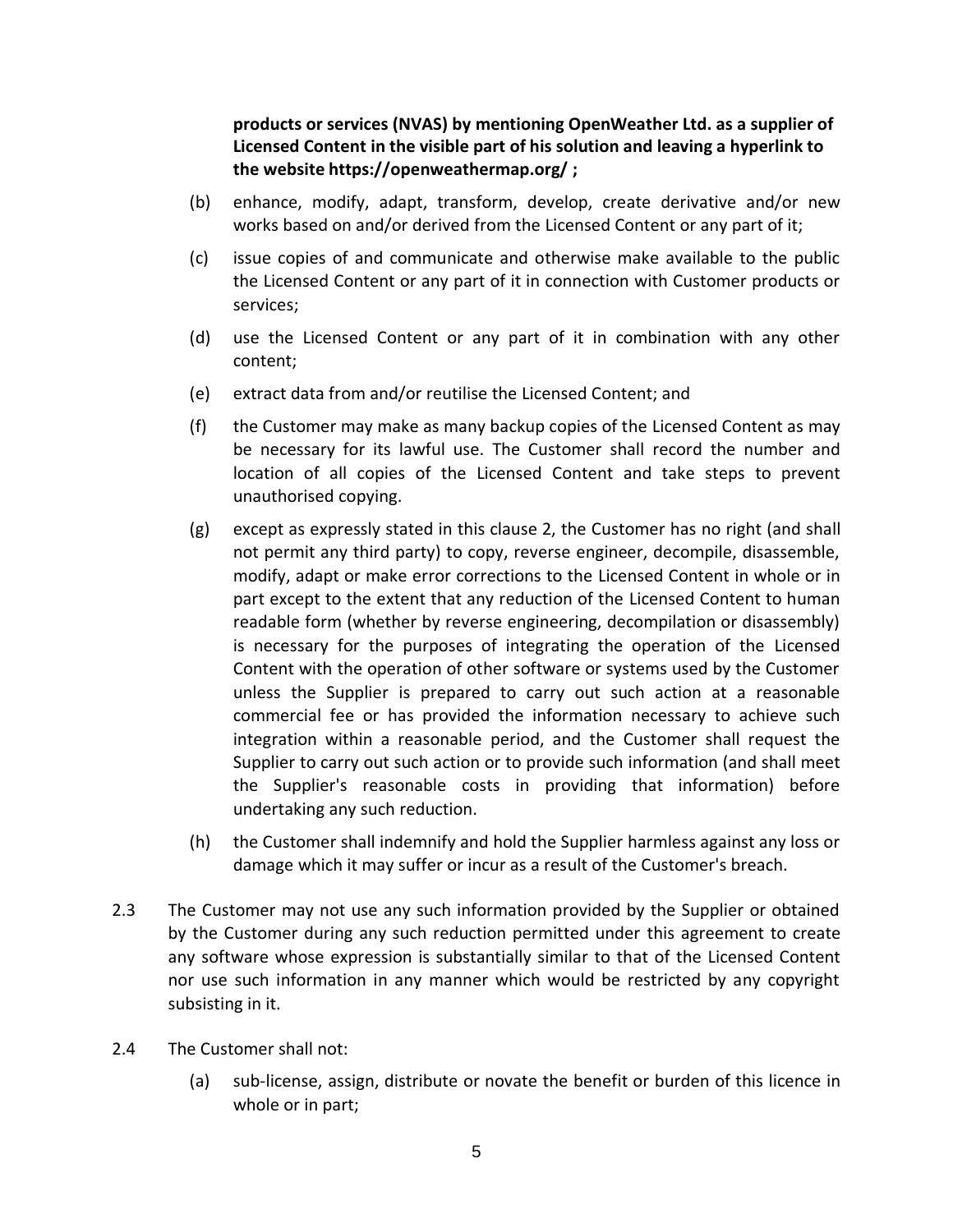- (b) allow the Licensed Content to become the subject of any charge, lien or encumbrance; and
- (c) deal in any other manner with any or all of its rights and obligations under this agreement,

without the prior written consent of the Supplier, such consent not to be unreasonably withheld or delayed.

- 2.5 Each party confirms it is acting on its own behalf and not for the benefit of any other person.
- 2.6 The Customer shall:
	- (a) notify the Supplier as soon as it becomes aware of any unauthorized use of the Licensed Content by any person or company;

#### **3. Fees**

- 3.1 The Customer shall pay to the Supplier licence fees in advance on or before the first day of the month starting from the date Agreement is signed until the date of Agreement termination:
	- (a) The Supplier will invoice the Customer for the fees set out in on OpenWeather's Pricing webpage (*<https://openweathermap.org/full-price#current>*) in **monthly** instalments
	- (b) The Customer will pay the Supplier's correct and undisputed invoices as 100% prepayment within **3 days** of receiving them.
- 3.2 All sums payable under this licence are exclusive of VAT or any relevant local sales taxes, for which the Customer shall be responsible.

#### **4. Supplier's warranties**

4.1 The Supplier warrants that the Licensed Content will conform in all material respects to the Specification for a period of 90 days from the date of this licence (**Warranty Period**). If, within the Warranty Period, the Customer notifies the Supplier in writing of any defect or fault in the Licensed Content in consequence of which it fails to conform in all material respects to the Specification, and such defect or fault does not result from the Customer, or anyone acting with the authority of the Customer, having amended the Licensed Content or used it outside the terms of this licence for a purpose or in a context other than the purpose or context for which it was designed or in combination with any other software not provided by the Supplier, or it has not been loaded onto Supplier-specified or suitably configured equipment, the Supplier shall, at the Supplier's option, do one of the following: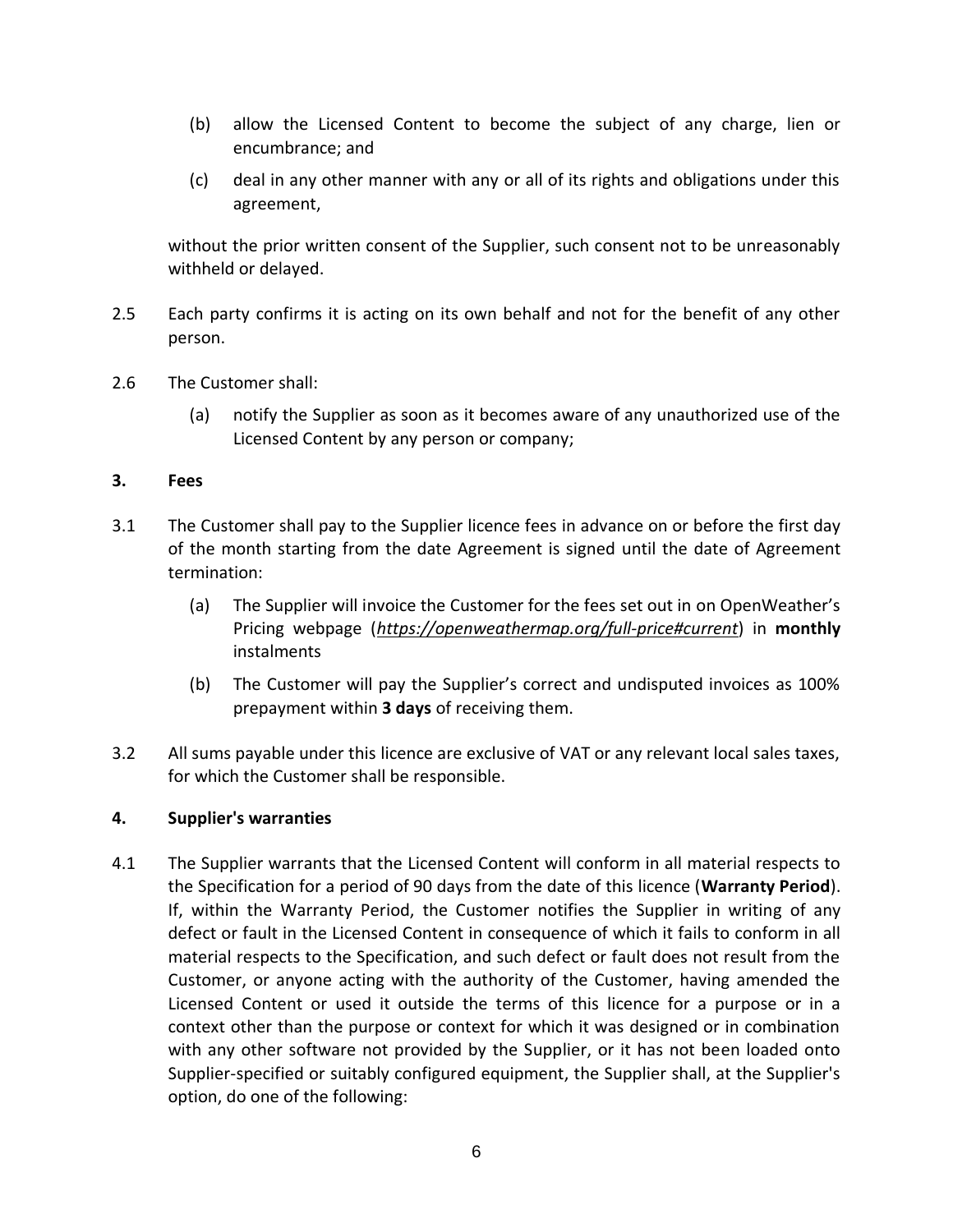- (a) repair the Licensed Content;
- (b) replace the Licensed Content; or
- (c) terminate this licence immediately by notice in writing to the Customer and refund any of the Fee paid by the Customer as at the date of termination (less a reasonable sum in respect of the Customer's use of the Licensed Content to the date of termination) on return of the Licensed Content and all copies thereof,

provided the Customer provides all the information that may be necessary to assist the Supplier in resolving the defect or fault, including a documented example of any defect or fault, or sufficient information to enable the Supplier to re-create the defect or fault.

- 4.2 The Supplier does not warrant that the use of the Licensed Content will be uninterrupted or error-free or that it will meet any Heightened Cybersecurity Requirements.
- 4.3 The Customer accepts responsibility for the selection of the Licensed Content to achieve its intended results and acknowledges that the Licensed Content has not been developed to meet the individual requirements of the Customer.
- 4.4 All other conditions, warranties or other terms which might have effect between the parties or be implied or incorporated into this licence or any collateral contract, whether by statute, common law or otherwise, are hereby excluded, including the implied conditions, warranties or other terms as to satisfactory quality, fitness for purpose or the use of reasonable skill and care.

#### **5. Restrictions**

5.1 In order to protect the trade secrets, business connections and the Supplier, the Customer covenant with the Supplier to adhere restrictive covenants, outlined in Schedule 2.

#### **6. Limits of liability**

- 6.1 Except as expressly stated in this Agreement:
	- (a) the Supplier shall not in any circumstances have any liability for any losses or damages which may be suffered by the Customer (or any person claiming under or through the Customer), whether the same are suffered directly or indirectly or are immediate or consequential, and whether the same arise in contract, tort (including negligence) or otherwise howsoever, which fall within any of the following categories:
		- (i) special damage even if the Supplier was aware of the circumstances in which such special damage could arise;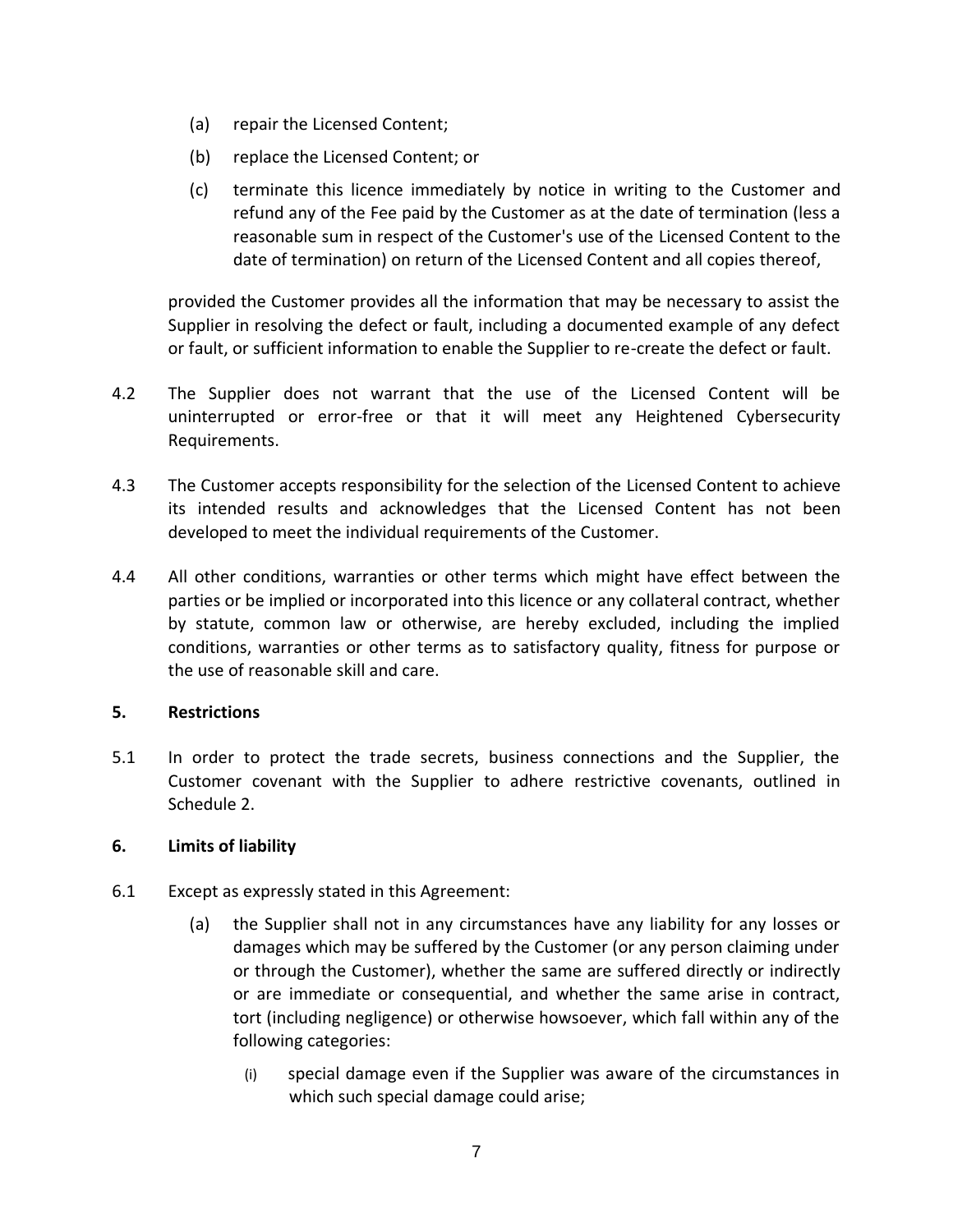- (ii) loss of profits;
- (iii) loss of anticipated savings;
- (iv) loss of business opportunity;
- (v) loss of goodwill;
- (vi) loss or corruption of data,

provided that this 6 shall not prevent claims for loss of or damage to the Customer's tangible property that fall within the terms of this clause or any other claims for direct financial loss that are not excluded by any of categories (i) to (vi) inclusive of this clause 6;

- (b) the total liability of the Supplier, whether in contract, tort (including negligence) or otherwise and whether in connection with this licence or any collateral contract, shall in no circumstances exceed a sum equal to the Fee; and
- (c) the Customer agrees that, in entering into this licence, either it did not rely on any representations (whether written or oral) of any kind or of any person other than those expressly set out in this licence or (if it did rely on any representations, whether written or oral, not expressly set out in this licence) that it shall have no remedy in respect of such representations and (in either case) the Supplier shall have no liability in any circumstances otherwise than in accordance with the express terms of this licence.
- 6.2 The exclusions in Clause 6.1 shall apply to the fullest extent permissible at law, but the Supplier does not exclude liability for:
	- (a) death or personal injury caused by the negligence of the Supplier, its officers, employees, contractors or agents;
	- (b) fraud or fraudulent misrepresentation;
	- (c) breach of the obligations implied by section 12 of the Sale of Goods Act 1979 or section 2 of the Supply of Goods and Services Act 1982; or
	- (d) any other liability which may not be excluded by law.
- 6.3 All dates supplied by the Supplier for the delivery of the Licensed Content or the provision of Services shall be treated as approximate only. The Supplier shall not in any circumstances be liable for any loss or damage arising from any delay in delivery beyond such approximate dates.
- 6.4 All references to "the Supplier" in this clause 6 shall, for the purposes of this clause and clause 6 only, be treated as including all employees, subcontractors and suppliers of the Supplier and its Affiliates, all of whom shall have the benefit of the exclusions and limitations of liability set out in this clause.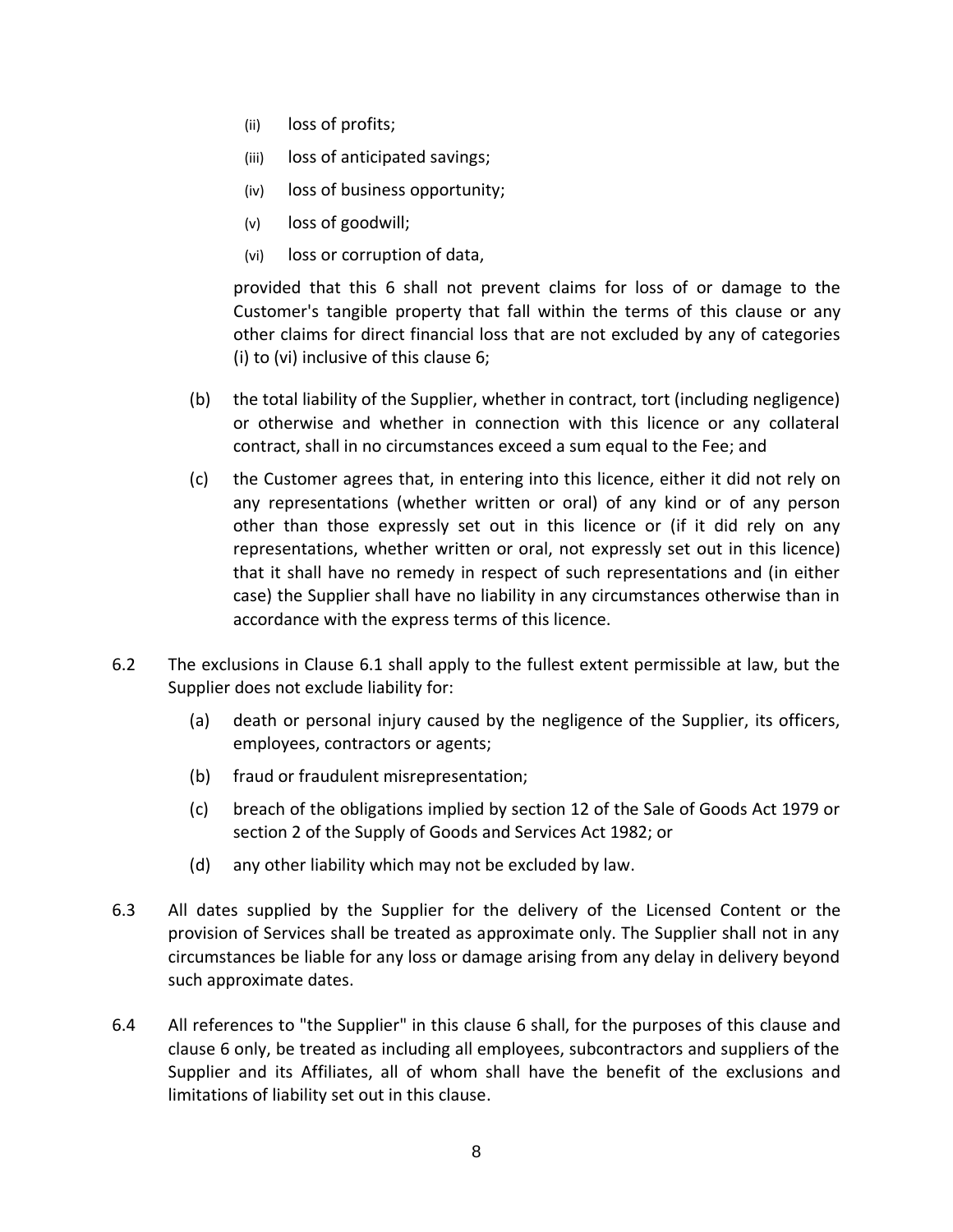#### **7. Intellectual property rights**

7.1 The Customer acknowledges that all Intellectual Property Rights in the Licensed Content and any Maintenance Releases belong and shall belong to the Supplier, and the Customer shall have no rights in or to the Licensed Content other than the right to use it in accordance with the terms of this licence.

#### **8. Data protection**

- 8.1 Personal data, or personal information, means any information about the commercial entity or an individual (the Customer) from which that entity or individual can be identified.
- 8.2 The Customer is required to read the Privacy Policy that is annexed (Schedule 1) to this Licence Agreement. By signing this agreement the Customer confirms that it agrees with the Privacy Policy and consents to receive communications from OpenWeather Group of Companies, as well as storage and processing of Customer's data by OpenWeather Group of Companies in accordance with the Privacy Policy.
- 8.3 Where we need to collect personal data by law, or under the terms of a contract we have with you, and you fail to provide that data when requested, we may not be able to perform the contract we have or are trying to enter into with you. In this case, we may have to cancel a product or service you have with us but we will notify you if this is the case at the time.

#### **9. Waiver**

No failure or delay by a party to exercise any right or remedy provided under this agreement or by law shall constitute a waiver of that or any other right or remedy, nor shall it prevent or restrict the further exercise of that or any other right or remedy. No single or partial exercise of such right or remedy shall prevent or restrict the further exercise of that or any other right or remedy.

#### **10. Remedies**

Except as expressly provided in this agreement, the rights and remedies provided under this agreement are in addition to, and not exclusive of, any rights or remedies provided by law.

#### **11. Entire agreement**

11.1 Each party acknowledges that, in entering into this licence and the documents annexed to it, it does not rely on any statement, representation, assurance or warranty (whether it was made negligently or innocently) of any person (whether a party to this licence or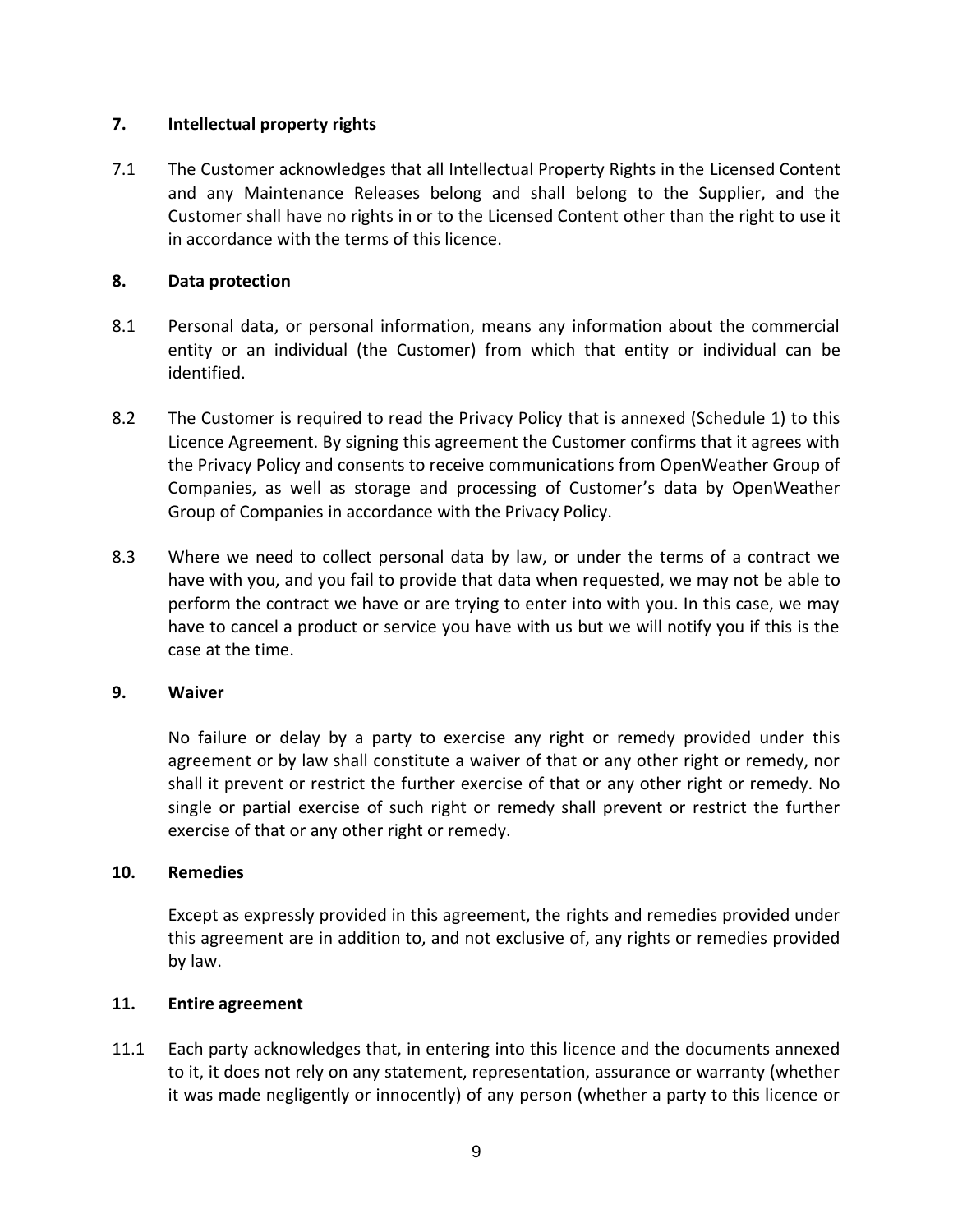not) (**Representation**) other than as expressly set out in this licence or those documents.

- 11.2 Each party agrees that the only rights and remedies available to it arising out of or in connection with a Representation shall be for breach of contract as expressly provided in this licence.
- 11.3 Nothing in this clause shall limit or exclude any liability for fraud.

#### **12. Variation**

No variation of this agreement shall be effective unless it is in writing and signed by the parties (or their authorised representatives).

#### **13. Severance**

- <span id="page-9-0"></span>13.1 If any provision or part-provision of this agreement is or becomes invalid, illegal, or unenforceable, it shall be deemed deleted, but that shall not affect the validity and enforceability of the rest of this agreement.
- 13.2 If any provision or part-provision of this agreement is deemed deleted under [clause 13.1](#page-9-0) the parties shall negotiate in good faith to agree a replacement provision that, to the greatest extent possible, achieves the intended commercial result of the original provision.

## **14. Counterparts**

This agreement may be executed in any number of counterparts, each of which when executed and delivered shall constitute a duplicate original, but all the counterparts shall together constitute the one agreement.

## **15. Third-party rights**

A person who is not a party to this agreement shall not have any rights under the Contracts (Rights of Third Parties) Act 1999 to enforce any term of this agreement, but this does not affect any right or remedy of a third party which exists, or is available, apart from that Act.

## **16. No partnership or agency**

16.1 Nothing in this agreement is intended to, or shall be deemed to, establish any partnership or joint venture between any of the parties, constitute any party the agent of another party, or authorise any party to make or enter into any commitments for or on behalf of any other party.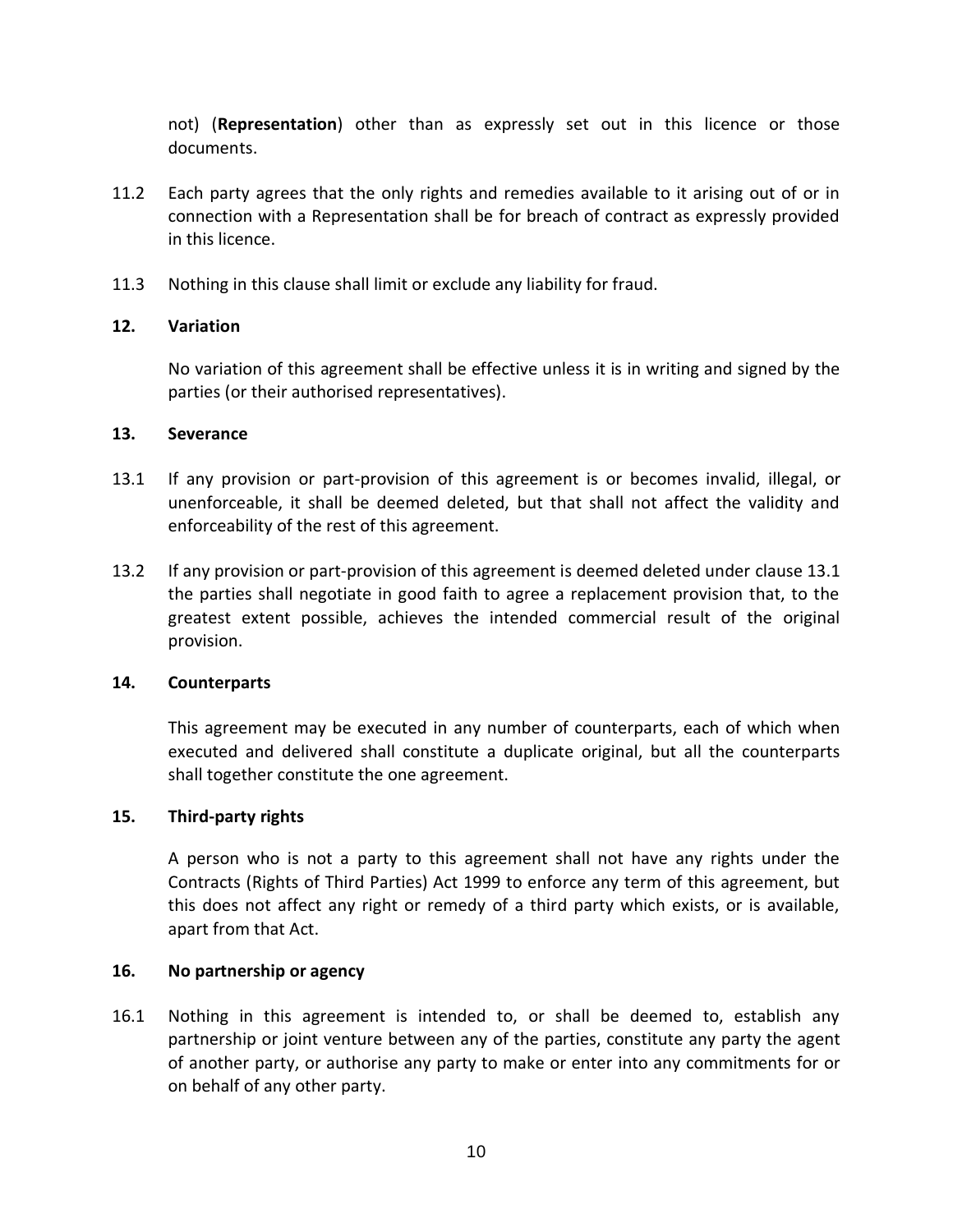16.2 Each party confirms it is acting on its own behalf and not for the benefit of any other person.

#### **17. Force majeure**

Neither party shall be in breach of this agreement nor liable for delay in performing, or failure to perform, any of its obligations under this agreement if such delay or failure result from events, circumstances or causes beyond its reasonable control. In such circumstances the affected party shall be entitled to a reasonable extension of the time for performing such obligations. If the period of delay or non-performance continues for more than 30 days, the party not affected may terminate this agreement by giving 30 days' written notice to the affected party.

#### **18. Notices**

- 18.1 Any notice given to a party under or in connection with this contract shall be in writing and shall be:
	- (a) delivered by hand or by pre-paid first-class post or other next working day delivery service at its registered office (if a company) or its principal place of business (in any other case); or
	- (b) sent by email to its email address mentioned below:
		- (i) Supplier: *[info@openweathermap.org](mailto:info@openweathermap.org)*
		- (ii) Customer: Customer's email address specified at the point of registration on Supplier's website (openweathermap.org)
- 18.2 Any notice shall be deemed to have been received:
	- (a) if delivered by hand, at the time the notice is left at the proper address;
	- (b) if sent by pre-paid first-class post or other next working day delivery service, at 9.00 am on the second Business Day after posting;
	- (c) if sent by fax, at 9.00 am on the next Business Day after transmission.
- 18.3 This clause does not apply to the service of any proceedings or other documents in any legal action or, where applicable, any arbitration or other method of dispute resolution. For the purposes of this clause, "writing" shall not include e-mail.

## **19. Governing law and jurisdiction**

19.1 This agreement and any dispute or claim arising out of or in connection with it or its subject matter or formation (including non-contractual disputes or claims) shall be governed by and construed in accordance with the law of England and Wales.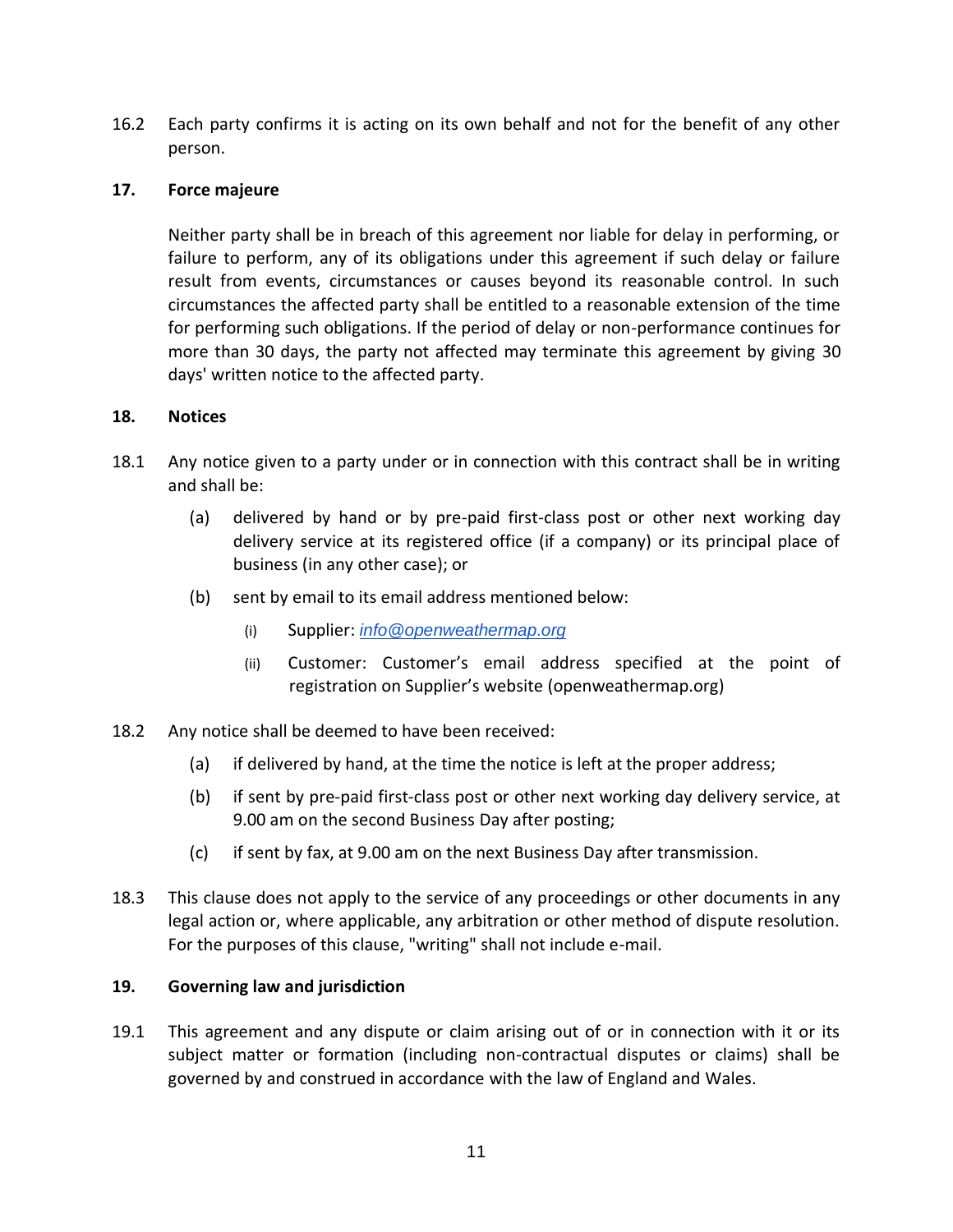19.2 The parties irrevocably agree that the courts of England and Wales shall have exclusive jurisdiction to settle any dispute or claim that arises out of or in connection with this agreement or its subject matter or formation (including non-contractual disputes or claims).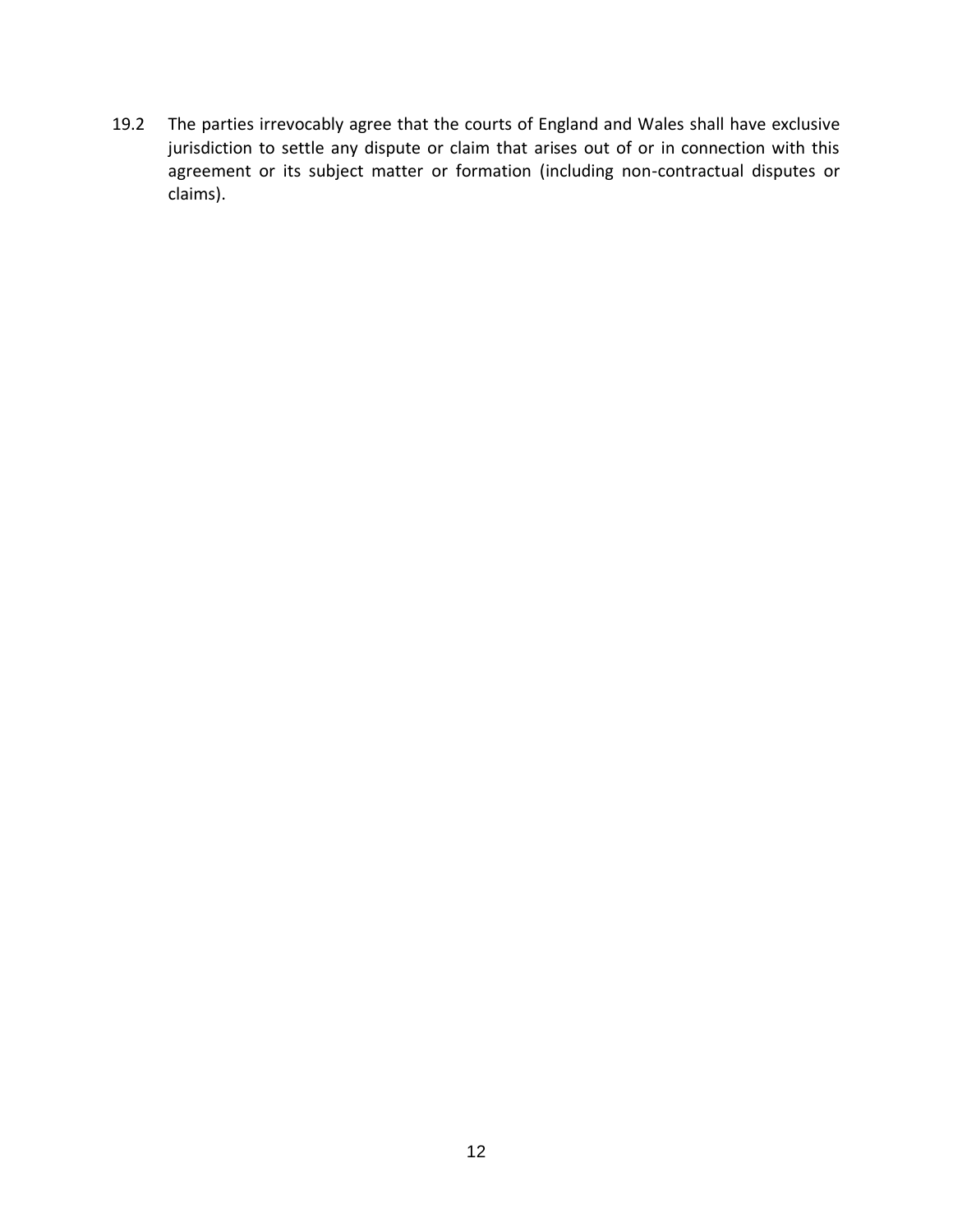## **Schedule 1 Privacy Policy**

OpenWeather Ltd respects your privacy and is committed to protecting your personal data. This privacy notice will inform you as to how we look after your personal data when you visit our website (regardless of where you visit it from) and tell you about your privacy rights and how the law protects you.

- 1. IMPORTANT INFORMATION AND WHO WE ARE
- 2. THE DATA WE COLLECT ABOUT YOU
- 3. HOW IS YOUR PERSONAL DATA COLLECTED
- 4. HOW WE USE YOUR PERSONAL DATA
- 5. DISCLOSURES OF YOUR PERSONAL DATA
- 6. INTERNATIONAL TRANSFERS
- 7. DATA SECURITY
- 8. DATA RETENTION
- 9. YOUR LEGAL RIGHTS
- 10. GLOSSARY

# 1. IMPORTANT INFORMATION AND WHO WE ARE

# PURPOSE OF THIS PRIVACY NOTICE

This privacy notice aims to give you information on how OpenWeather Ltd collects and processes your personal data through your use of our website, including any data you may provide through the website when you [sign up](about:blank) to our newsletter, purchase a product or service or take part in a competition.

It is important that you read this privacy notice together with any other privacy notice or fair processing notice we may provide on specific occasions when we are collecting or processing personal data about you so that you are fully aware of how and why we are using your data. This privacy notice supplements the other notices and is not intended to override them.

# CONTROLLER

OpenWeather Ltd is the controller and responsible for your personal data (collectively referred to as "OpenWeather Ltd", "we", "us" or "our" in this privacy notice).

## CONTACT DETAILS

- Full name of legal entity: Openweather Ltd
- Name of data privacy manager: Olga Ukolova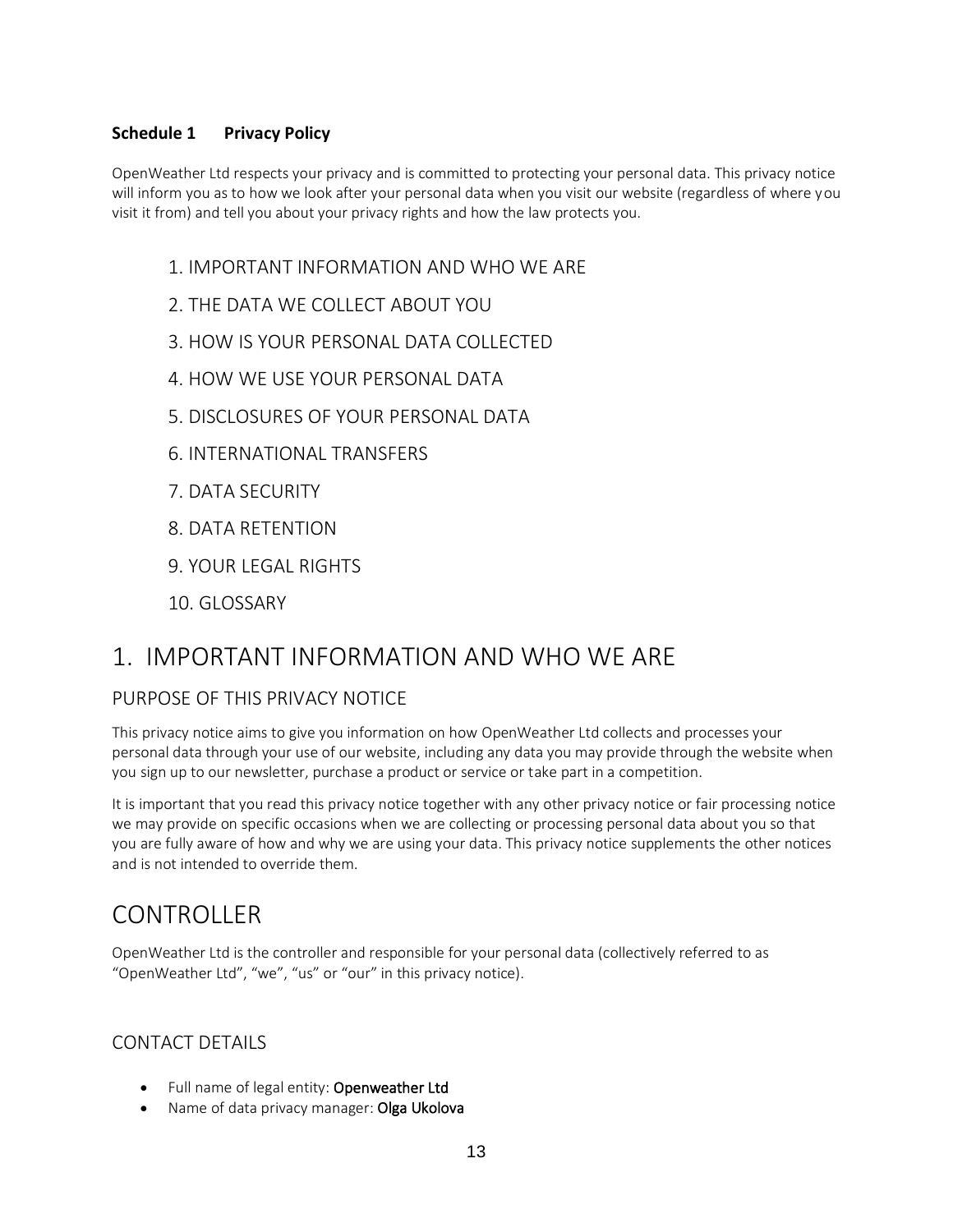- Email address: [info@openweathermap.org](about:blank)
- Postal address: 4 Queens Road, Wimbledon, London, SW19 8YB, United Kingdom

You have the right to make a complaint at any time to the Information Commissioner's Office (ICO), the UK supervisory authority for data protection issues [\(www.ico.org.uk\) .](about:blank) We would, however, appreciate the chance to deal with your concerns before you approach the ICO so please [contact us i](about:blank#contacts)n the first instance.

# CHANGES TO THE PRIVACY NOTICE AND YOUR DUTY TO INFORM US OF CHANGES

This version was last updated on 02 February 2022. We may change this privacy notice from time to time by updating our website in order to reflect changes in the law and/or our privacy practices. We encourage you to check our website for changes.

# THIRD-PARTY LINKS

Our website may include links to third-party websites, plug-ins and applications. Clicking on those links or enabling those connections may allow third parties to collect or share data about you. We do not control these third-party websites and are not responsible for their privacy statements. When you leave our website, we encourage you to read the privacy notice of every website you visit.

# 2. THE DATA WE COLLECT ABOUT YOU

Personal data, or personal information, means any information about an individual from which that person can be identified. It does not include data where the identity has been removed (anonymous data).

We may collect, use, store and transfer different kinds of personal data about you which we have grouped together follows:

- Identity Data includes [first name, last name, username or similar identifier and password].
- Contact Data includes [billing address and email address].
- Transaction Data includes [details about payments to and from you and other details of products and services you have purchased from us].
- Technical Data includes [internet protocol (IP) address, your login data, browser type and version, time zone setting and location, browser plug-in types and versions, operating system and platform and other technology on the devices you use to access our website].
- Usage Data includes [information about how you use our website, and services].
- Marketing and Communications Data includes [your preferences in receiving marketing from us and our third parties and your communication preferences and surveys information].

We also collect, use and share Aggregated Data such as statistical or demographic data for any purpose. Aggregated Data may be derived from your personal data but is not considered personal data in law as this data does not directly or indirectly reveal your identity. For example, we may aggregate your Usage Data to calculate the percentage of users accessing a specific website feature. However, if we combine or connect Aggregated Data with your personal data so that it can directly or indirectly identify you, we treat the combined data as personal data which will be used in accordance with this privacy notice.

In the course of discharging our contractual obligations to you, we do not collect any Special Categories of Personal Data about you (this includes details about your race or ethnicity, religious or philosophical beliefs, sex life, sexual orientation, political opinions, trade union membership, information about your health and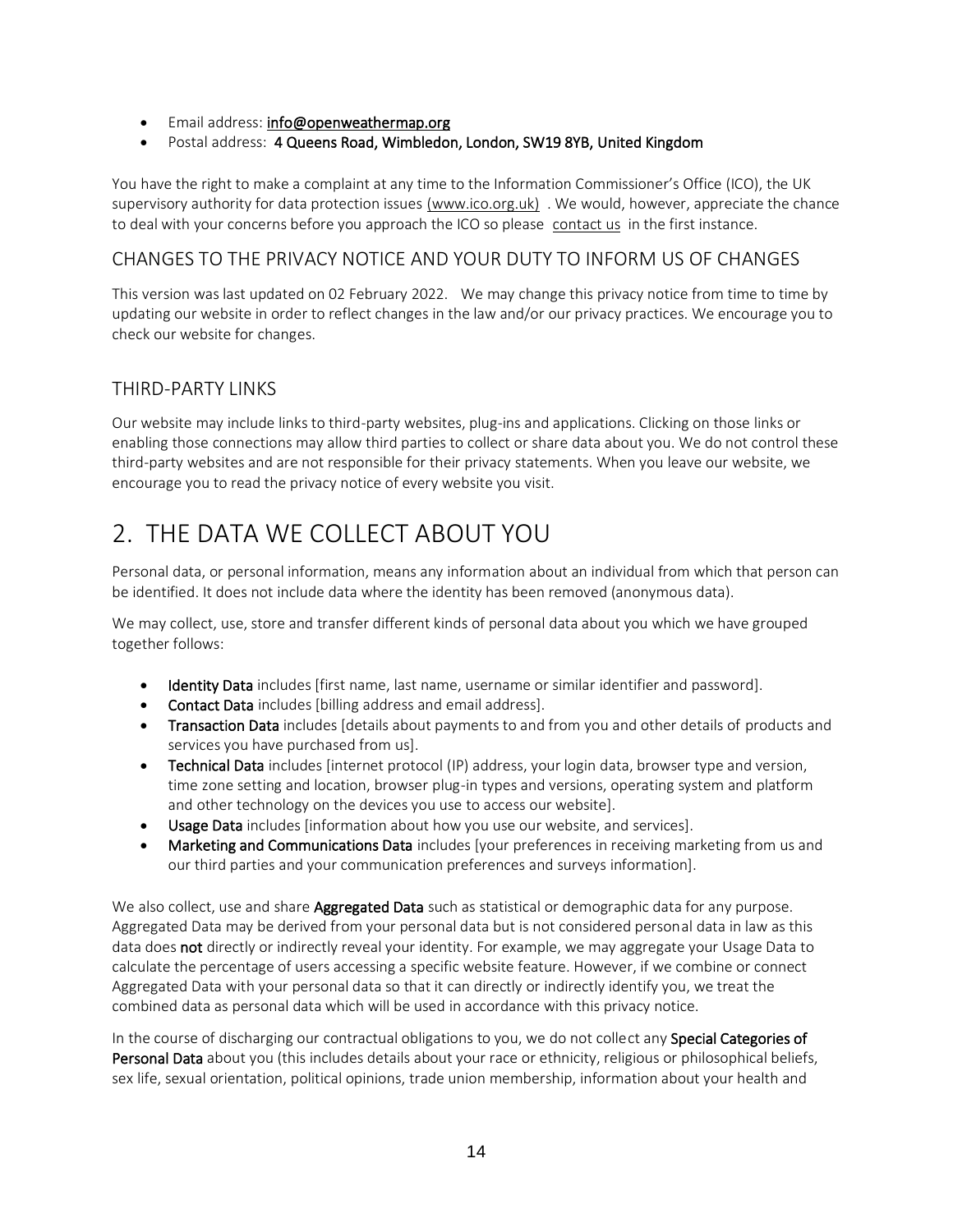genetic and biometric data). Nor do we collect any information about criminal convictions and offences.

# IF YOU FAIL TO PROVIDE PERSONAL DATA

Where we need to collect personal data by law, or under the terms of a contract we have with you and you fail to provide that data when requested, we may not be able to perform the contract we have or are trying to enter into with you (for example, to provide you with services). In this case, we may have to cancel a product or service you have with us but we will notify you if this is the case at the time.

# 3. HOW IS YOUR PERSONAL DATA COLLECTED?

We use different methods to collect data from and about you including through:

- Direct interactions. You may give us your [Identity, Contact and Financial Data] by filling in forms or by corresponding with us by post, phone, email or otherwise. This includes personal data you provide when you:
	- o apply for our products or services;
	- o create an account on our website;
	- o subscribe to our service or publications;
	- o request marketing to be sent to you;
	- o enter a competition, promotion or survey; or
	- o give us some feedback.
- Automated technologies or interactions. As you interact with our website, we may automatically collect Technical Data about your equipment, browsing actions and patterns. We collect this personal data by using server logs and other similar technologies.
- Third parties or publicly available sources. We may receive personal data about you from various third parties and public sources as set out below:
	- o Technical Data from the following parties
- (a) analytics providers such as Google Analytics and Google tech manager; and

(b) advertising networks such as HelpDesk; and

(c) Contact, Financial and Transaction Data from providers of technical, payment and delivery services such as PayPal

# 4. HOW WE USE YOUR PERSONAL DATA

We will only use your personal data when the law allows us to. Most commonly, we will use your personal data in the following circumstances:

- Where we need to perform the contract we are about to enter into or have entered into with you.
- Where it is necessary for our legitimate interests, when we acting in pursue of our business purposes and your interests and fundamental rights do not override those interests.
- Where we need to comply with a legal or regulatory obligation.

Generally, we do not rely on consent as a legal basis for processing your personal data other than in relation to sending our or third party direct marketing communications to you via email or text message. You have the right to withdraw consent to marketing at any time by [Contacting us](about:blank#contacts)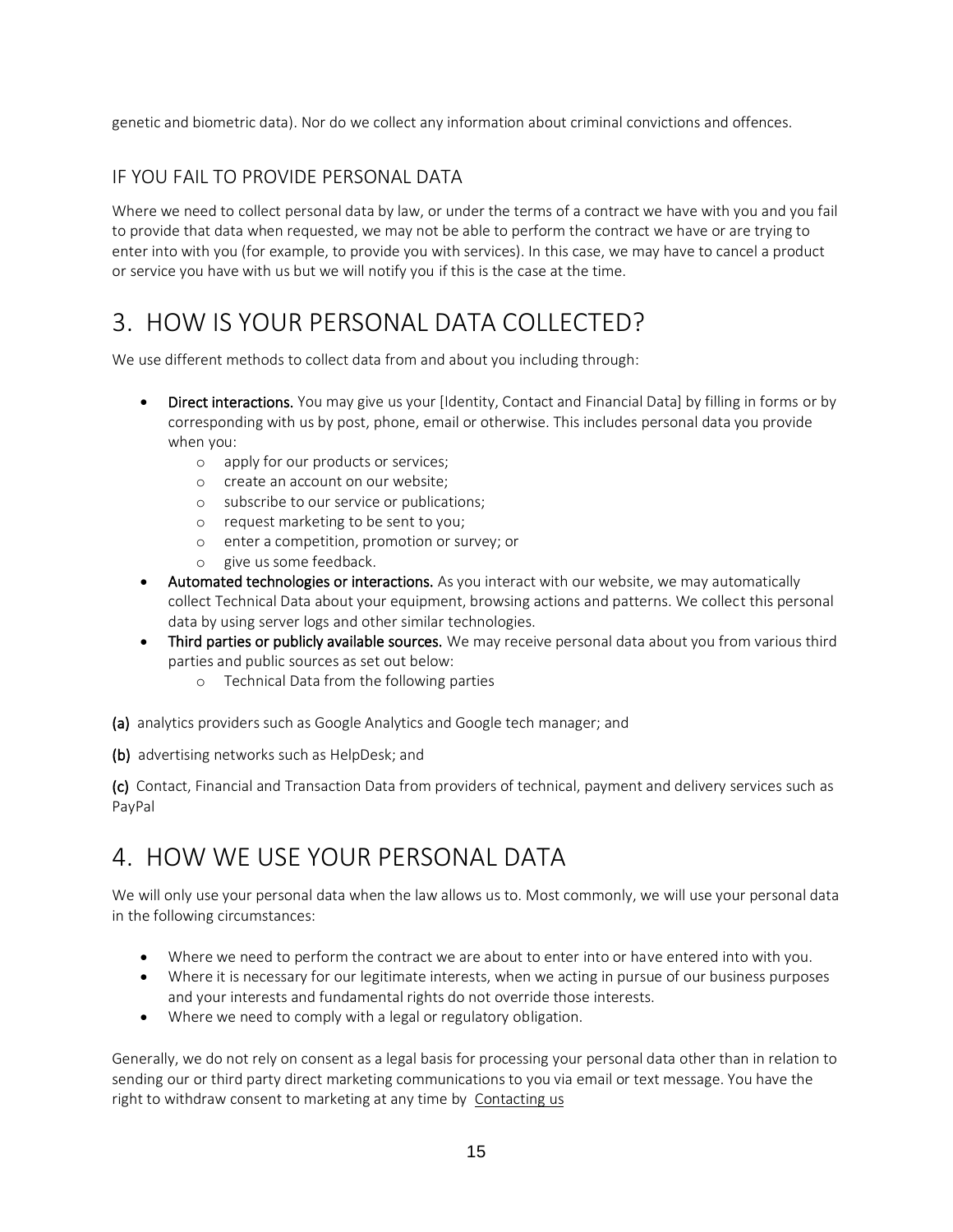# PURPOSES FOR WHICH WE WILL USE YOUR PERSONAL DATA

We have set out below a description of all the ways we plan to use your personal data, and which of the legal bases we rely on to do so. We have also identified what our legitimate interests are where appropriate.

Note that we may process your personal data for more than one lawful ground depending on the specific purpose for which we are using your data. Please [Contact us i](about:blank#contacts)f you need details about the specific legal ground we are relying on to process your personal data where more than one ground has been set out in the table below.

| Purpose/Activity                                                                                                                                                                                                                                                                                                                                                        | Type of data                                                    | Lawful basis for processing<br>including basis of legitimate<br>interest                                                                                                                  |
|-------------------------------------------------------------------------------------------------------------------------------------------------------------------------------------------------------------------------------------------------------------------------------------------------------------------------------------------------------------------------|-----------------------------------------------------------------|-------------------------------------------------------------------------------------------------------------------------------------------------------------------------------------------|
| To register you as a new<br>customer                                                                                                                                                                                                                                                                                                                                    | (a) Identity<br>(b) Contact                                     | Performance of a contract with<br>you                                                                                                                                                     |
| To process and deliver your<br>order including:<br>(a) Manage payments,<br>fees and charges<br>(b) Collect and<br>recover money owed<br>to us                                                                                                                                                                                                                           | (a) Identity<br>(b) Contact<br>(c) Transaction                  | (a) Performance of a<br>contract with you<br>(b) Necessary for our<br>legitimate interests (to<br>recover debts due to us)                                                                |
| To manage our relationship<br>with you which will include:<br>(a) Notifying you<br>about changes to our<br>terms or privacy<br>policy<br>(b) Asking you to<br>leave a review, take a<br>survey, or updating,<br>or keeping you<br>informed about our<br>or our partners'<br>products and services.<br>(c) Consent in the last<br>column (Lawful basis<br>for processing | (a) Identity<br>(b) Contact<br>(c) Marketing and Communications | (a) Performance of a<br>contract with you<br>(b) Necessary for our<br>legitimate interests (to<br>keep our records<br>updated and to study<br>how customers use our<br>products/services) |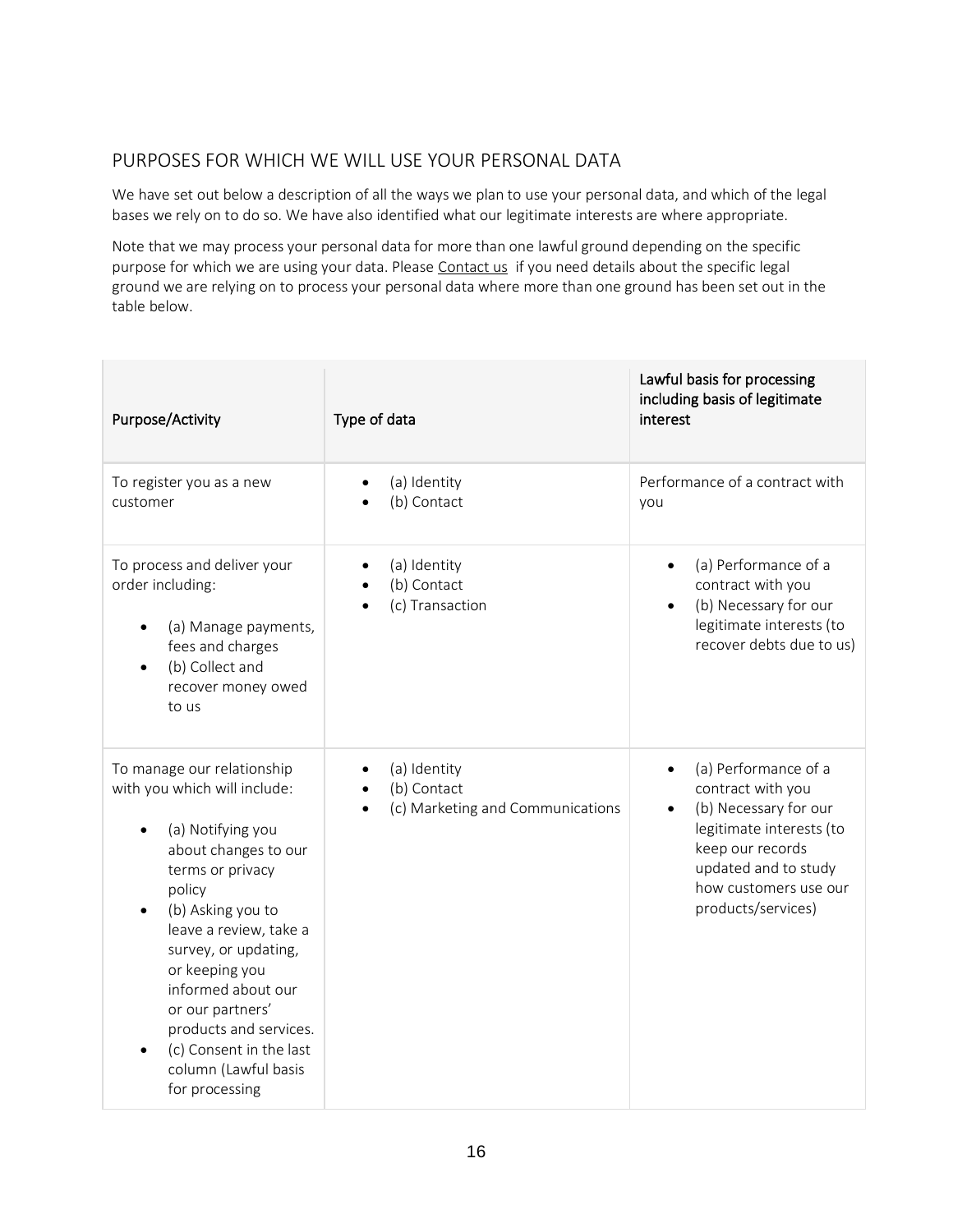| Purpose/Activity                                                                                                                                                                        | Type of data                                 | Lawful basis for processing<br>including basis of legitimate<br>interest                                                                                                                                                                                                                                                   |
|-----------------------------------------------------------------------------------------------------------------------------------------------------------------------------------------|----------------------------------------------|----------------------------------------------------------------------------------------------------------------------------------------------------------------------------------------------------------------------------------------------------------------------------------------------------------------------------|
| including basis of<br>legitimate interest)                                                                                                                                              |                                              |                                                                                                                                                                                                                                                                                                                            |
| To run, administer and protect<br>our business and the website<br>(including troubleshooting,<br>data analysis, testing, system<br>maintenance, support,<br>reporting, hosting of data) | (a) Identity<br>(b) Contact<br>(c) Technical | (a) Necessary for our<br>legitimate interests (for<br>running our business,<br>provision of<br>administration and IT<br>services, network<br>security, to prevent<br>fraud and in the context<br>of a business<br>reorganisation or group<br>restructuring exercise)<br>(b) Necessary to comply<br>with a legal obligation |
| To use data analytics to<br>improve our website,<br>products/services, marketing,<br>customer relationships and<br>experiences                                                          | (a) Technical<br>(b) Usage                   | Necessary for our legitimate<br>interests (to define types of<br>customers for our products and<br>services, to keep our website<br>updated and relevant, to<br>develop our business and to<br>inform our marketing strategy)                                                                                              |

If we are selling all or parts of our business we may have to share your personal data with potential buyers and investors after they sign non-disclosure and non-compete agreement.

## MARKETING

We strive to provide you with choices regarding certain personal data uses, particularly around marketing and advertising. We have established [a privacy centre](about:blank) on our website where you can view and make certain decisions about your personal data use.

# PROMOTIONAL OFFERS FROM US

We may use your Identity, Contact, Technical, Usage and Profile Data to form a view on what we think you may want or need, or what may be of interest to you. This is how we decide which products, services and offers may be relevant for you (we call this marketing).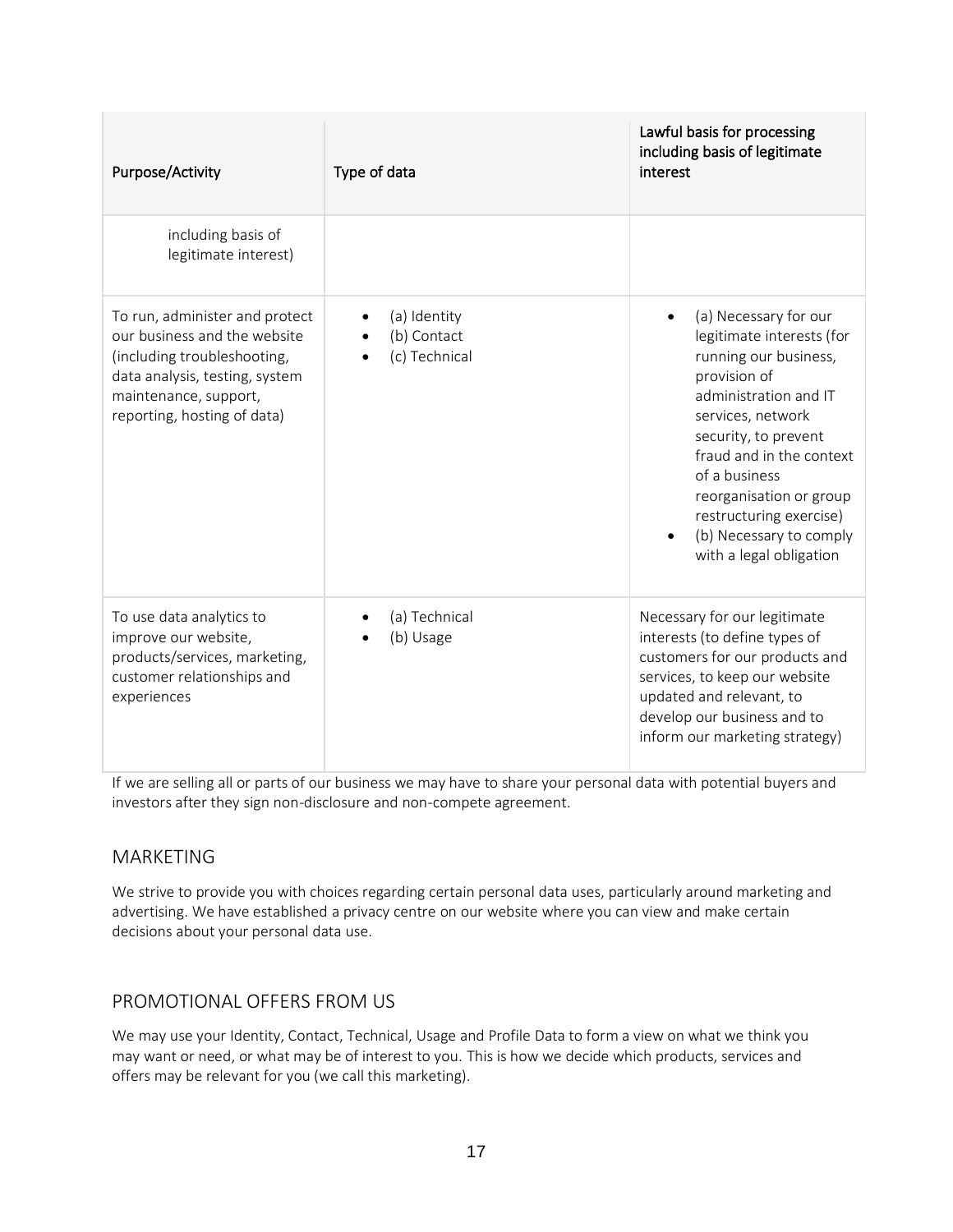You will receive marketing communications from us if you have requested information from us or purchased services from us or if you provided us with your details or registered for a promotion and, in each case, you have opted in for receiving that marketing.

# THIRD-PARTY MARKETING

We will get your express opt-in consent before we share your personal data with any company outside the OpenWeather Ltd group of companies for marketing purposes or potential investors.

# OPTING OUT

You can ask us or third parties to stop sending you marketing messages at any time by logging into the website and checking or unchecking relevant boxes to adjust your marketing preferences or by following the opt-out links on any marketing message sent to you or by [Contacting us a](about:blank#contacts)t any time.

Where you opt out of receiving these marketing messages, this will not apply to personal data provided to us as a result of a service purchase, service experience or other transactions.

# CHANGE OF PURPOSE

We will only use your personal data for the purposes for which we collected it, unless we reasonably consider that we need to use it for another reason and that reason is compatible with the original purpose. If you wish to get an explanation as to how the processing for the new purpose is compatible with the original purpose, please [Contact us.](about:blank#contacts)

If we need to use your personal data for an unrelated purpose, we will notify you and we will explain the legal basis which allows us to do so.

Please note that we may process your personal data without your knowledge or consent, in compliance with the above rules, where this is required or permitted by law.

# 5. DISCLOSURES OF YOUR PERSONAL DATA

We may have to share your personal data with the parties set out below for the purposes set out in paragraph 4 above.

- Internal Third Parties as set out in the [Glossary.](about:blank#glossary)
- External Third Parties as set out in the [Glossary.](about:blank#glossary)
- Third parties to whom we may choose to sell, transfer, or merge parts of our business or our assets; or who may be interested in buying our business or investing. Alternatively, we may seek to acquire other businesses or merge with them. If a change happens to our business, then the new owners may use your personal data in the same way as set out in this privacy notice.

We require all third parties to respect the security of your personal data and to treat it in accordance with the law. We do not allow our third-party service providers to use your personal data for their own purposes and only permit them to process your personal data for specified purposes and in accordance with our instructions.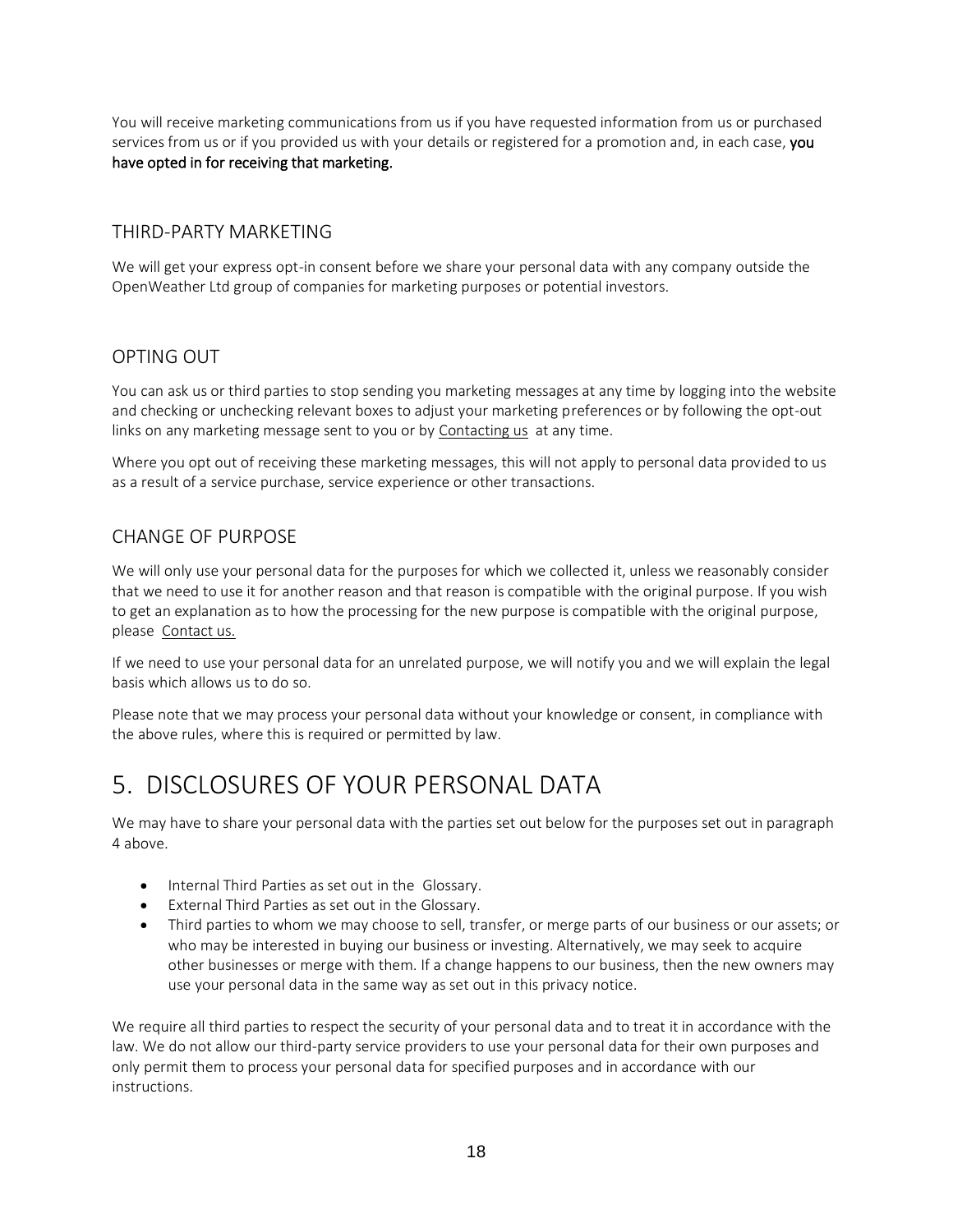# 6. INTERNATIONAL TRANSFERS

We share your personal data within the OpenWeather Ltd Group. This will involve transferring your data outside the European Economic Area (EEA).

We ensure your personal data is protected by requiring all our group companies to follow the same rules when processing your personal data. These rules are called "binding corporate rules". For further details, see [European Commission: Binding corporate rules.](about:blank)

Whenever we transfer your personal data out of the EEA, we ensure a similar degree of protection is afforded to it by ensuring at least one of the following safeguards is implemented:

• Where we use providers based in the US, we may transfer data to them based on an intra-company data transfer agreement.

Please [Contact us i](about:blank#contacts)f you want further information on the specific mechanism used by us when transferring your personal data out of the EEA.

# 7. DATA SECURITY

We have put in place appropriate security measures to prevent your personal data from being accidentally lost, used or accessed in an unauthorised way, altered or disclosed. In addition, we limit access to your personal data to those employees, agents, contractors and other third parties who have a business need to know. They will only process your personal data on our instructions and they are subject to a duty of confidentiality.

We have put in place procedures to deal with any suspected personal data breach and will notify you and any applicable regulator of a breach where we are legally required to do so.

# 8. DATA RETENTION

# HOW LONG WILL YOU USE MY PERSONAL DATA FOR?

By law we have to keep basic information about our customers (including Contact, Identity, Financial and Transaction Data) for six years after they cease being customers for legal purposes.

In some circumstances you can ask us to delete your data.

In some circumstances we may anonymise your personal data (so that it can no longer be associated with you) for research or statistical purposes in which case we may use this information indefinitely without further notice to you.

# 9. YOUR LEGAL RIGHTS

Under certain circumstances, you have rights under data protection laws in relation to your personal data. Please click on the links below to find out more about these rights:

- [Request access to your personal data.](about:blank#glossary-request-access)
- [Request correction of your personal data.](about:blank#glossary-request-access)
- [Request erasure of your personal data.](about:blank#glossary-request-access)
- [Object to processing of your personal data.](about:blank#glossary-request-access)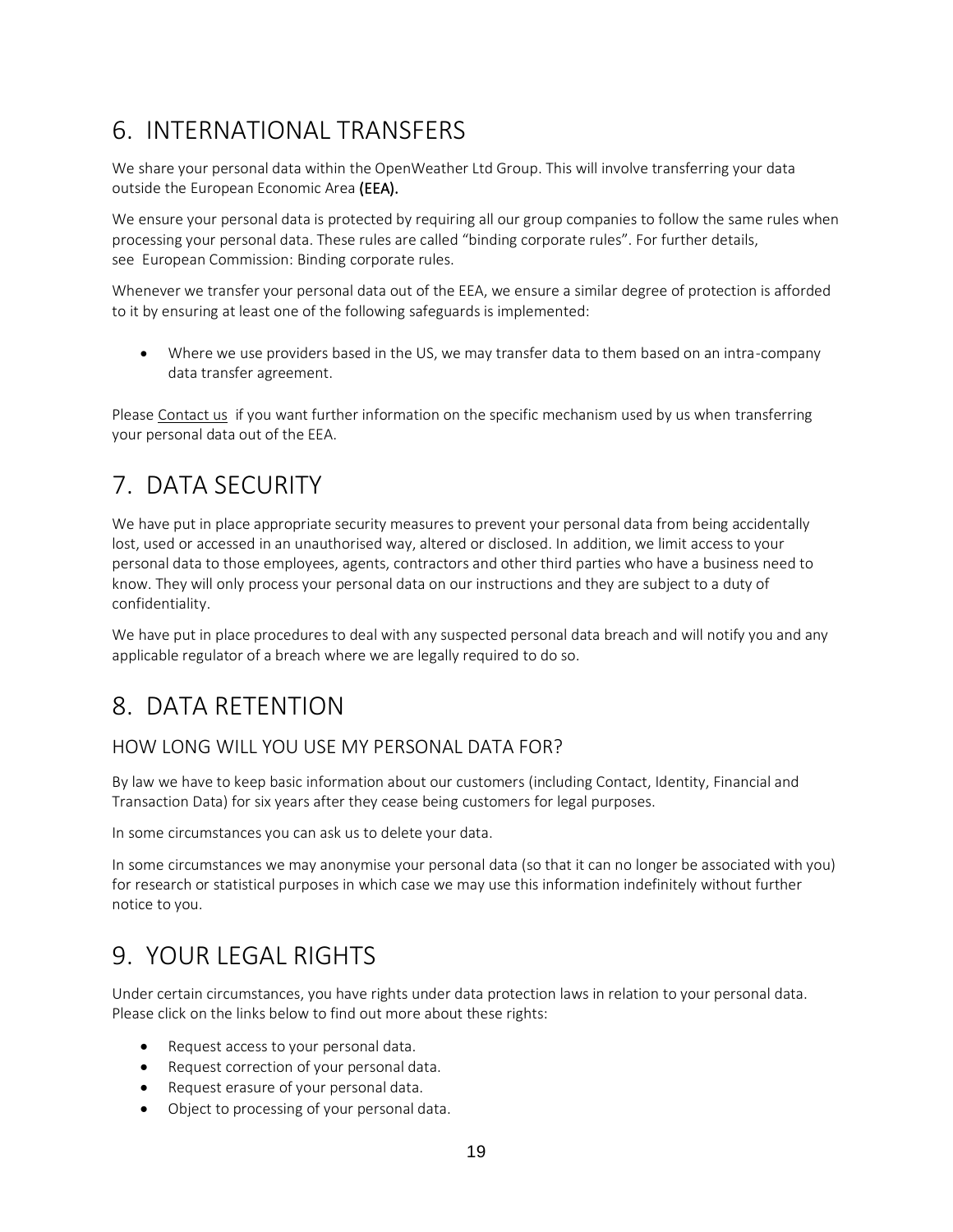- [Request restriction of processing your personal data.](about:blank#glossary-request-access)
- [Request transfer of your personal data.](about:blank#glossary-request-access)
- [Right to withdraw consent.](about:blank#glossary-request-access)

If you wish to exercise any of the rights set out above, please [Contact us.](about:blank#contacts)

# NO FEE USUALLY REQUIRED

You will not have to pay a fee to access your personal data (or to exercise any of the other rights). However, we may charge a reasonable fee if your request is clearly unfounded, repetitive or excessive. Alternatively, we may refuse to comply with your request in these circumstances.

## WHAT WE MAY NEED FROM YOU

We may need to request specific information from you to help us confirm your identity and ensure your right to access your personal data (or to exercise any of your other rights). This is a security measure to ensure that personal data is not disclosed to any person who has no right to receive it. We may also contact you to ask you for further information in relation to your request to speed up our response.

# TIME LIMIT TO RESPOND

We try to respond to all legitimate requests within one month. Occasionally it may take us longer than a month if your request is particularly complex or you have made a number of requests. In this case, we will notify you and keep you updated.

# 10. GLOSSARY

## LAWFUL BASIS

Legitimate Interest means the interest of our business in conducting and managing our business to enable us to give you the best service/product and the best and most secure experience. We make sure we consider and balance any potential impact on you (both positive and negative) and your rights before we process your personal data for our legitimate interests. We do not use your personal data for activities where our interests are overridden by the impact on you (unless we have your consent or are otherwise required or permitted to by law). You can obtain further information about how we assess our legitimate interests against any potential impact on you in respect of specific activities by [Contacting us.](about:blank#contacts)

Performance of Contract means processing your data where it is necessary for the performance of a contract to which you are a party or to take steps at your request before entering into such a contract.

Comply with a legal or regulatory obligation means processing your personal data where it is necessary for compliance with a legal or regulatory obligation that we are subject to.

# THIRD PARTIES

## INTERNAL THIRD PARTIES

Other companies in the OpenWeather Ltd Group acting as joint controllers who are based in Latvia and USA.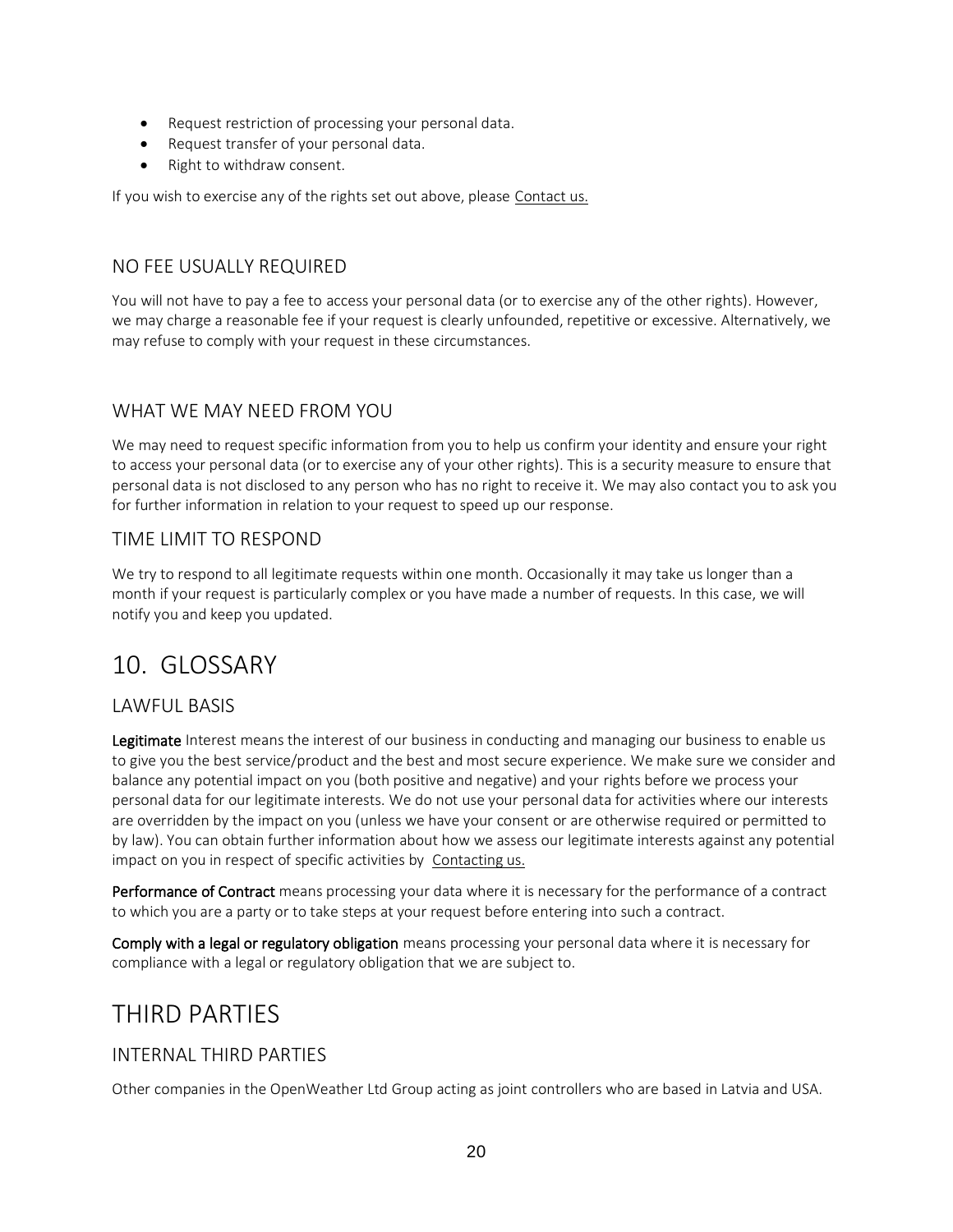# EXTERNAL THIRD PARTIES

- Professional advisers acting as processors including lawyers and auditors based in USA who provide banking, legal and accounting services.
- HM Revenue & Customs, regulators and other authorities acting as processors based in the United Kingdom who require reporting of processing activities in certain circumstances.
- Potential investors who signed non-disclosure and non-compete agreements.

# YOUR LEGAL RIGHTS

You have the right to:

Request access o your personal data (commonly known as a "data subject access request"). This enables you to receive a copy of the personal data we hold about you and to check that we are lawfully processing it.

Request correction of the personal data that we hold about you. This enables you to have any incomplete or inaccurate data we hold about you corrected, though we may need to verify the accuracy of the new data you provide to us.

Request erasure of your personal data. This enables you to ask us to delete or remove personal data where there is no good reason for us continuing to process it. You also have the right to ask us to delete or remove your personal data where you have successfully exercised your right to object to processing (see below), where we may have processed your information unlawfully or where we are required to erase your personal data to comply with local law. Note, the further retention of the personal data should be lawful where it is necessary, for exercising the right of freedom of expression and information, for compliance with a legal obligation, for the performance of a task carried out in the public interest or in the exercise of official authority vested in the controller, on the grounds of public interest in the area of public health, for archiving purposes in the public interest, scientific or historical research purposes or statistical purposes, or for the establishment, exercise or defence of legal claims.

Object to processing of your personal data where we are relying on a legitimate interest (or those of a third party) and there is something about your particular situation which makes you want to object to processing on this ground as you feel it impacts on your fundamental rights and freedoms. You also have the right to object where we are processing your personal data for direct marketing purposes. In some cases, we may demonstrate that we have compelling legitimate grounds to process your information which override your rights and freedoms.

Request restriction of processing of your personal data. This enables you to ask us to suspend the processing of your personal data in the following scenarios: (a) if you want us to establish the data's accuracy; (b) where our use of the data is unlawful but you do not want us to erase it; (c) where you need us to hold the data even if we no longer require it as you need it to establish, exercise or defend legal claims; or (d) you have objected to our use of your data but we need to verify whether we have overriding legitimate grounds to use it.

Request the transfer of your personal data to you or to a third party. We will provide to you, or a third party you have chosen, your personal data in a structured, commonly used, machine-readable format. Note that this right only applies to automated information which you initially provided consent for us to use or where we used the information to perform a contract with you.

Withdraw consent at any time where we are relying on consent to process your personal data. However, this will not affect the lawfulness of any processing carried out before you withdraw your consent. If you withdraw your consent, we may not be able to provide certain products or services to you. We will advise you if this is the case at the time you withdraw your consent.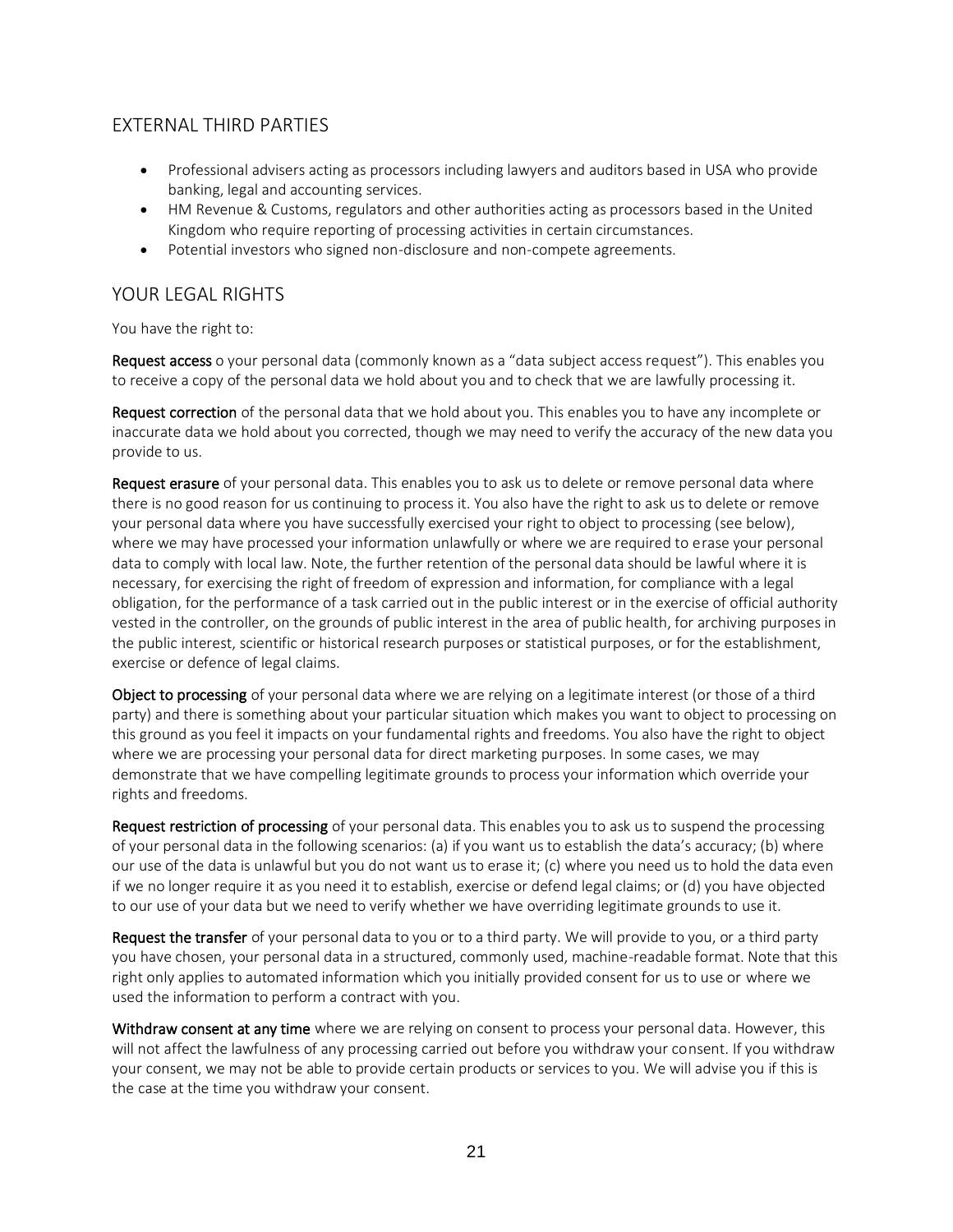# **Schedule 2 Restrictive Covenants**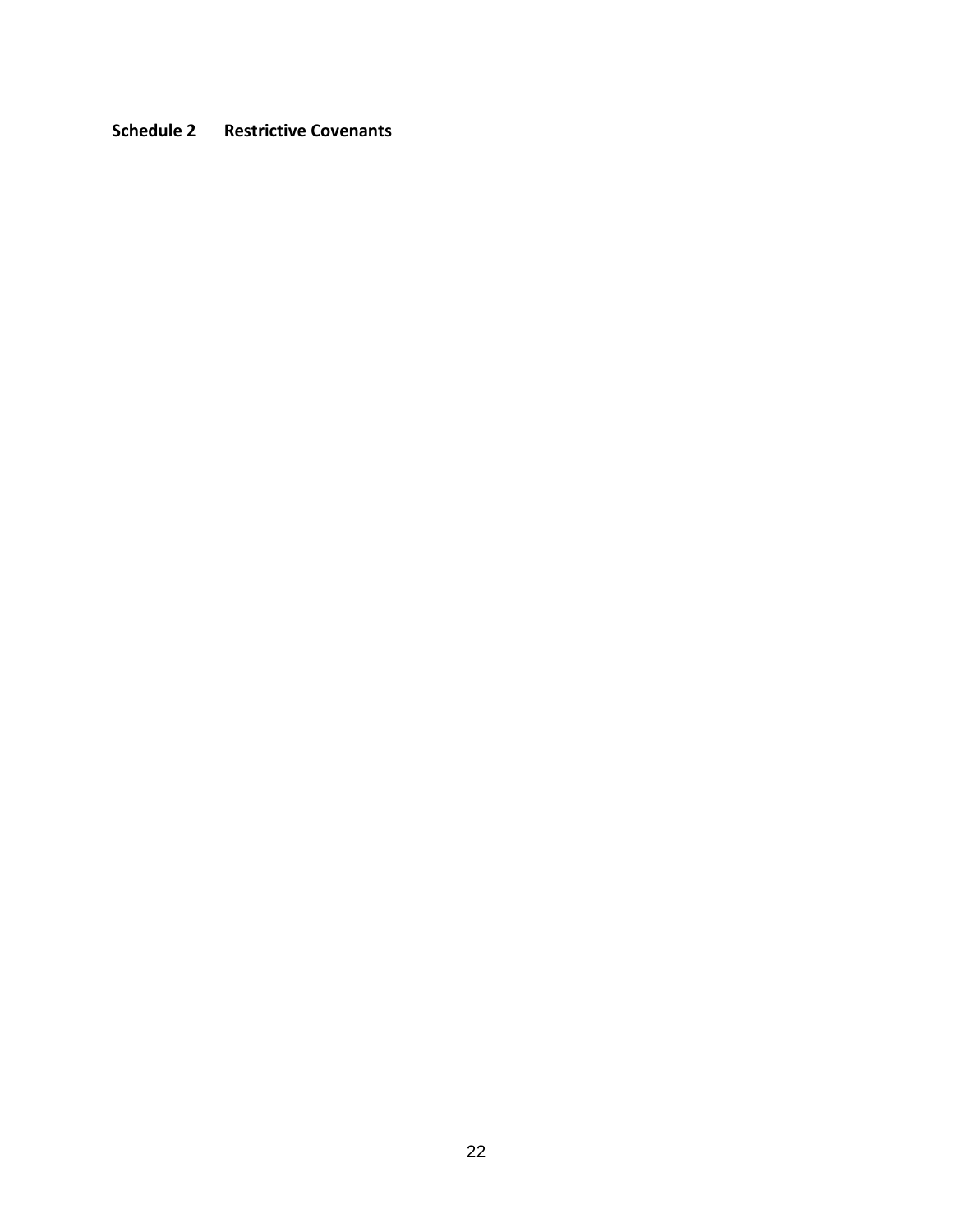#### <span id="page-22-1"></span>**1. Non-solicitation of employees or contractors**

- <span id="page-22-0"></span>1.1 In order to protect the legitimate business interests of Supplier, Customer covenants with Supplier that it shall not (and shall procure that no member of Customer's Group shall) (except with the prior written consent of Supplier):
	- (a) attempt to solicit or entice away; or
	- (b) solicit or entice away,

from the employment or service of Supplier or any Group Company the services of any Restricted Person other than by means of a national advertising campaign open to allcomers and not specifically targeted at such staff of Supplier or any Group Company.

- 1.2 Customer shall be bound by the covenant set out in [clause 1.1](#page-22-0) during the term of this agreement, and for a period of 12 months after termination or expiry of this agreement.
- 1.3 For the purposes of this [clause 1,](#page-22-1) a **Restricted Person** shall mean any firm, company or person employed or engaged by Supplier or any Group Company during the term of this agreement who has been engaged in the provision of the Services or the management of this agreement either as principal, agent, employee, independent contractor or in any other form of employment or engagement and who could materially damage the interests of Supplier or any Group Company if they were involved in any capacity in any business concern which competes with the business of Supplier.
- 1.4 If Customer commits any breach of this [clause 1,](#page-22-1) Customer shall, on demand, pay to Supplier or relevant Group Company a sum equal to one year's basic salary or the annual fee that was payable by Supplier or relevant Group Company to the Restricted Person plus the recruitment costs incurred by Supplier or relevant Group Company in replacing such person. The parties confirm that these liquidated damages are reasonable and proportionate to protect the legitimate interest of Supplier or relevant Group Company in performance.

#### <span id="page-22-3"></span>**2. Non-employment of employees**

- <span id="page-22-2"></span>2.1 In order to protect the legitimate business interests of Supplier and each Group Company, Customer covenants with Supplier for itself and as agent for each Group Company that it shall not (and shall procure that no member of Customer's Group shall) (except with the prior written consent of Supplier) employ or engage or otherwise facilitate the employment or engagement of any Restricted Person.
- 2.2 Customer shall be bound by the covenant set out in [clause 2.1](#page-22-2) during the term of this agreement and for a period of 12 months after termination or expiry of this agreement.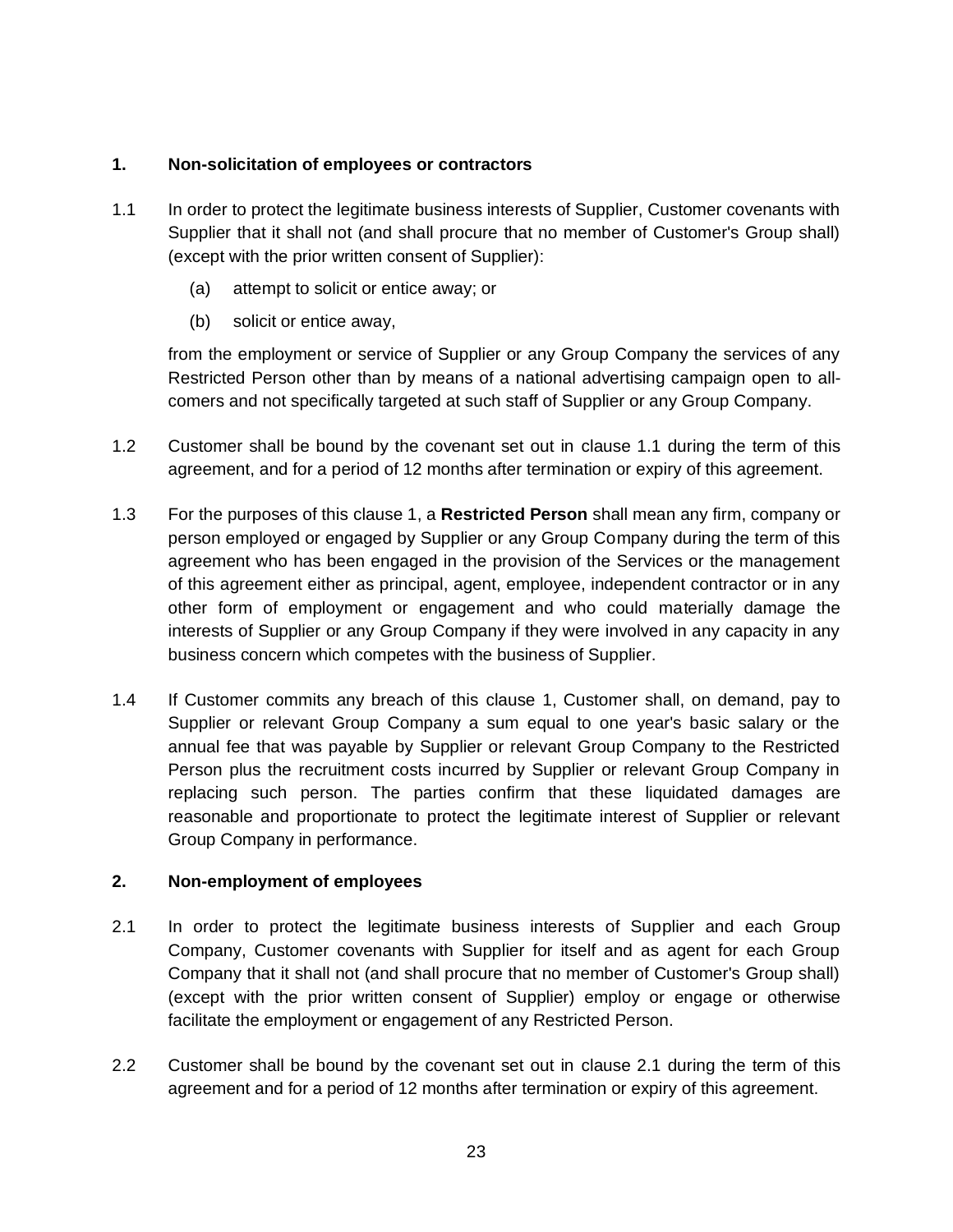- 2.3 For the purposes of this [clause 2,](#page-22-3) a **Restricted Person** shall mean any firm, company or person employed or engaged by Supplier or any Group Company during the term of this agreement who has been engaged in the provision of the Services or the management of this agreement either as principal, agent, employee, independent contractor or in any other form of employment or engagement and who could materially damage the interests of Supplier or any Group Company if they were involved in any capacity in any business concern which competes with the business of Supplier**.**
- 2.4 If Customer commits any breach of this [clause 2,](#page-22-3) Customer shall, on demand, pay to Supplier or relevant Group Company a sum equal to one year's basic salary or the annual fee that was payable by Supplier or relevant Group Company to the Restricted Person plus the recruitment costs incurred by Supplier or relevant Group Company in replacing such person. The parties confirm that these liquidated damages are reasonable and proportionate to protect the legitimate interest of Supplier or relevant Group Company in performance.

#### <span id="page-23-1"></span>**3. Non-poaching of customers**

- <span id="page-23-0"></span>3.1 In order to protect the legitimate business interests of Supplier and each Group Company, Customer covenants with Supplier for itself and as agent for each Group Company that it shall not (and shall procure that no member of Customer's Group shall) (except with the prior written consent of Supplier) solicit or entice away (or attempt to solicit or entice away) from Supplier or any Group Company the business or custom of any Restricted Customer.
- 3.2 Customer shall be bound by the covenant set out in [clause 3.1](#page-23-0) during the term of this agreement, and for a period of 12 months after termination or expiry of this agreement.
- 3.3 For the purposes of this [clause 3,](#page-23-1) a **Restricted Customer** shall mean any firm, company or person who is or has been at any time during the immediately preceding 12 months a customer or prospective customer of, or in the habit of dealing with, Supplier or any Group Company.

#### <span id="page-23-3"></span>**4. Non-dealing**

- <span id="page-23-2"></span>4.1 In order to protect the legitimate business interests of Supplier and each Group Company, Customer covenants with Supplier for itself and as agent for each Group Company that it shall not (and shall procure that no member of Customer's Group shall) be involved with the provision of goods or services to any Restricted Customer.
- 4.2 Customer shall be bound by the covenant set out in [clause 4.1](#page-23-2) during the term of this agreement, and for a period of 12 months after termination or expiry of this agreement.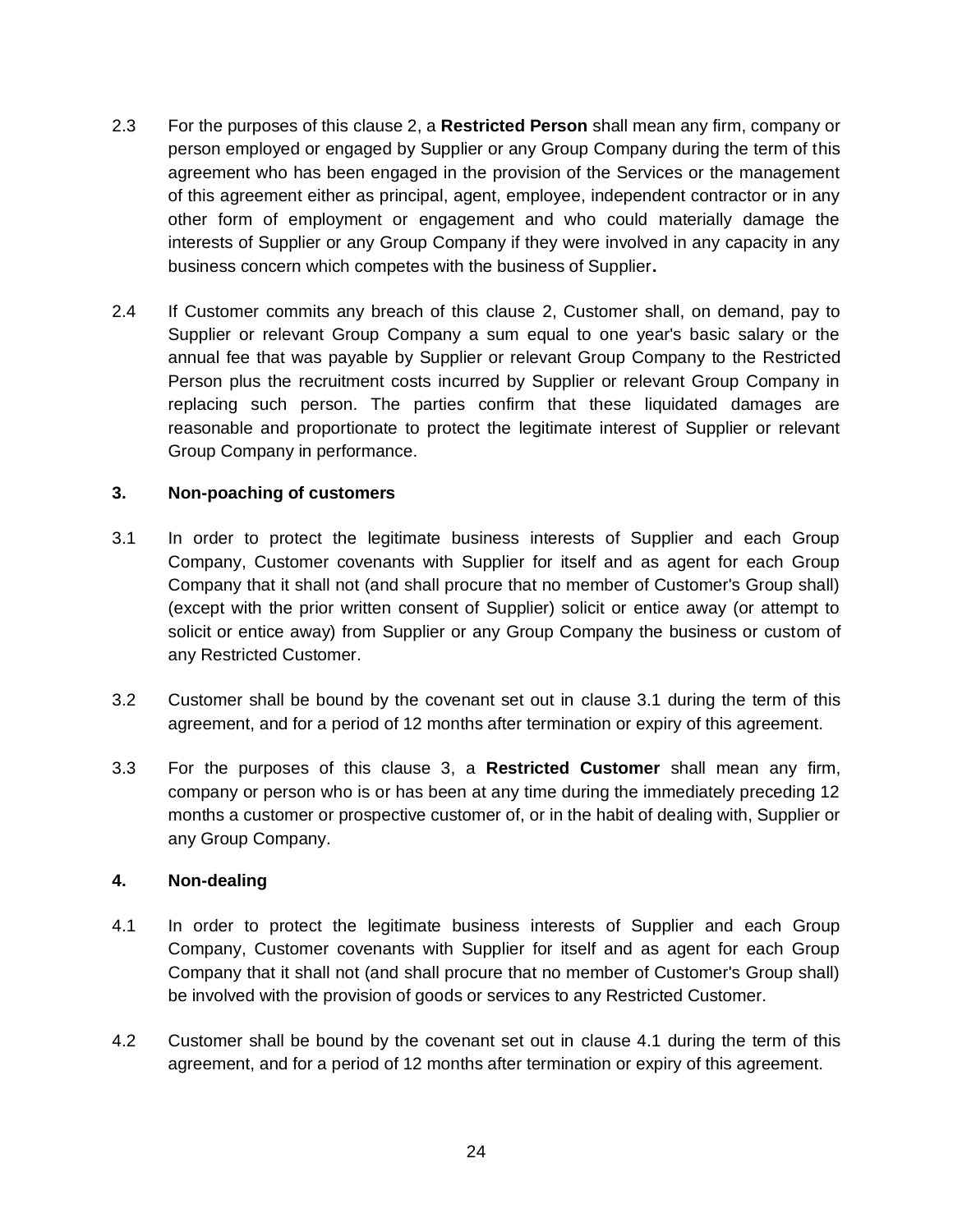4.3 For the purposes of this [clause 4,](#page-23-3) a **Restricted Customer** shall mean any firm, company or person who is or has been at any time during the immediately preceding 12 months a customer or prospective customer of, or in the habit of dealing with, Supplier or any Group Company.

#### <span id="page-24-1"></span>**5. Non-solicitation of suppliers**

- <span id="page-24-0"></span>5.1 In order to protect the legitimate business interests of Supplier and each Group Company, Customer covenants with Supplier for itself and as agent for each Group Company that it shall not (and shall procure that no member of Customer's Group shall) (except with the prior written consent of Supplier) have any business dealings with, or solicit, entice or attempt to entice away, a Restricted Supplier, if such dealing, solicitation or enticement causes or is reasonably likely to cause such supplier to cease supplying, or to reduce its supply of goods or services to, Supplier or any Group Company, or to vary adversely the terms upon which it conducts business with Supplier or any Group Company.
- 5.2 Customer shall be bound by the covenant set out in [clause 5.1](#page-24-0) during the term of this agreement, and for a period of 12 months after termination or expiry of this agreement.
- 5.3 For the purposes of this [clause 5,](#page-24-1) a **Restricted Supplier** shall mean any firm, company or person who is or has been at any time during the immediately preceding 12 months any supplier of goods or services to Supplier or any Group Company.

#### **6. Non-compete**

- <span id="page-24-2"></span>6.1 In order to protect the legitimate business interests of Supplier and each Group Company, Customer covenants with Supplier for itself and as agent for each Group Company that it shall not (and shall procure that no member of Customer's Group shall):
	- (a) carry on; or
	- (b) be engaged, concerned or interested in; or
	- (c) assist in any way,

any business concern which is (or intends to be) in competition with the business of Supplier or any Group Company.

6.2 Customer shall be bound by the covenant set out in [clause 6.1](#page-24-2) during the term of this agreement, and for a period of 12 months after termination or expiry of this agreement.

#### **7. Non-association**

In order to protect the legitimate business interests of Supplier and each Group Company, Customer covenants with Supplier for itself and as agent for each Group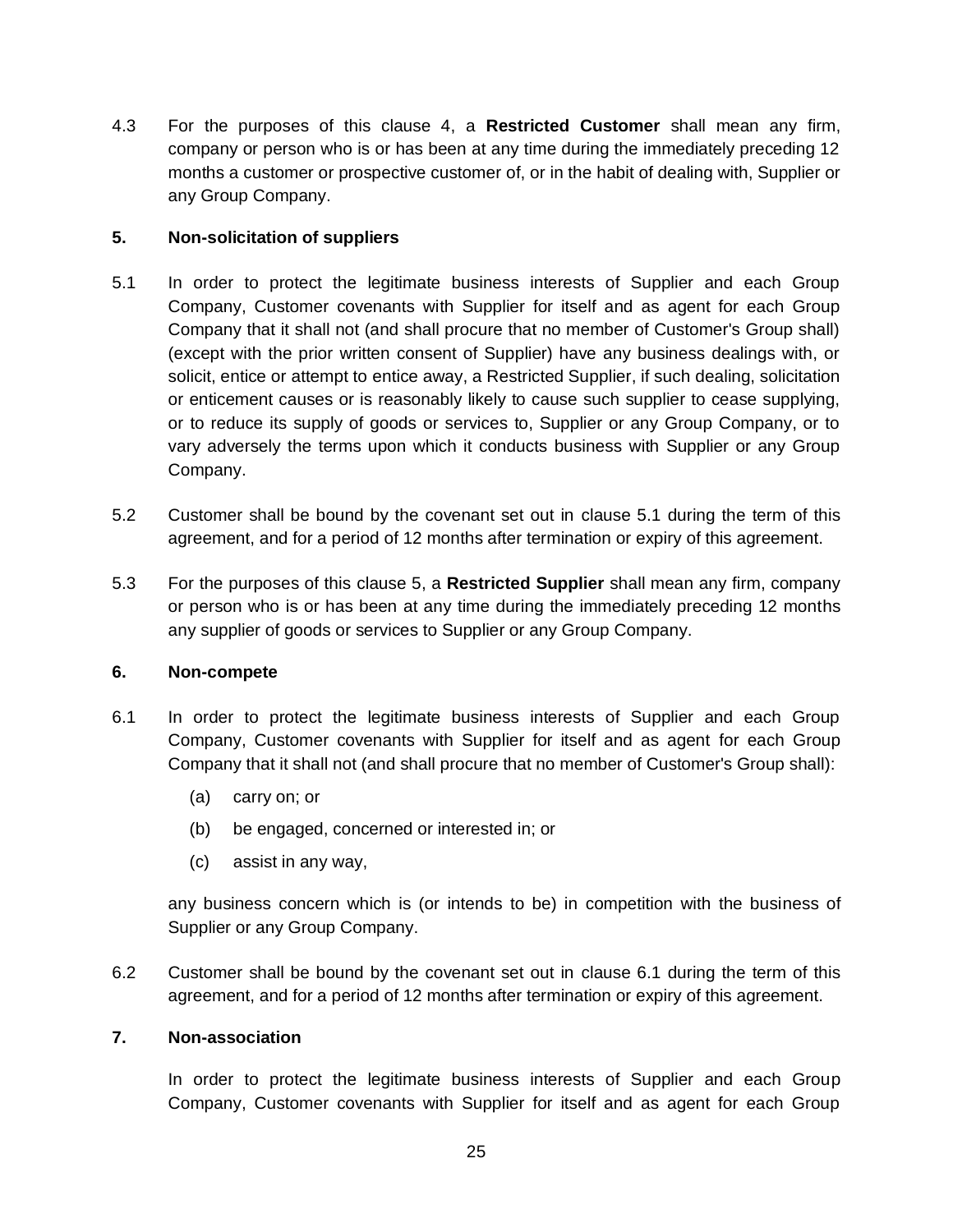Company that it shall not at any time after termination or expiry of this agreement, represent itself as connected or associated with Supplier or any Group Company or use any registered names or trading names or domain names, designs or logos associated with Supplier or any Group Company or which, in the reasonable opinion of Supplier, are capable of confusion with such names, designs or logos.

#### **8. Non-disparagement**

In order to protect the legitimate business interests of Supplier and each Group Company, Customer covenants with Supplier for itself and as agent for each Group Company that it shall not at any time after termination or expiry of this agreement, say anything which may be harmful to the reputation of the business of Supplier or any Group Company, whether defamatory or otherwise.

#### <span id="page-25-1"></span>**9. Non-circumvention**

- <span id="page-25-0"></span>9.1 Customer undertakes that, other than in concert with Supplier or with Supplier's express prior written approval, it shall not, directly or indirectly:
	- (a) itself pursue the Project or any Substitute Project;
	- (b) induce, solicit, procure or otherwise encourage any third party to pursue the Project or any Substitute Project; or
	- (c) seek, encourage or respond to any approach from any third party to pursue the Project or any Substitute Project.
- 9.2 Customer shall procure that its officers, employees, agents, advisers and other representatives, and each member of its Group and their respective officers, employees, agents, advisers and other representatives, comply with [clause 9.1](#page-25-0) as if they were Customer.
- 9.3 For the purposes of this [clause 9,](#page-25-1) **Substitute Project** shall mean any project involving the same customers or partners or the same or substantially similar resources, technology or work product as the Project.

#### **10. Beneficiaries of the covenants**

<span id="page-25-2"></span>10.1 The covenants in *clauses 1-10* are intended for the benefit of, and shall be enforceable to the fullest extent permitted by law, by each of Supplier and each Group Company and shall apply to actions carried out by Customer (or any member of Customer's Group) in any capacity (including as shareholder, partner, director, principal, consultant, officer, agent or otherwise) and whether directly or indirectly, on its own behalf or on behalf of, or jointly with, any other person.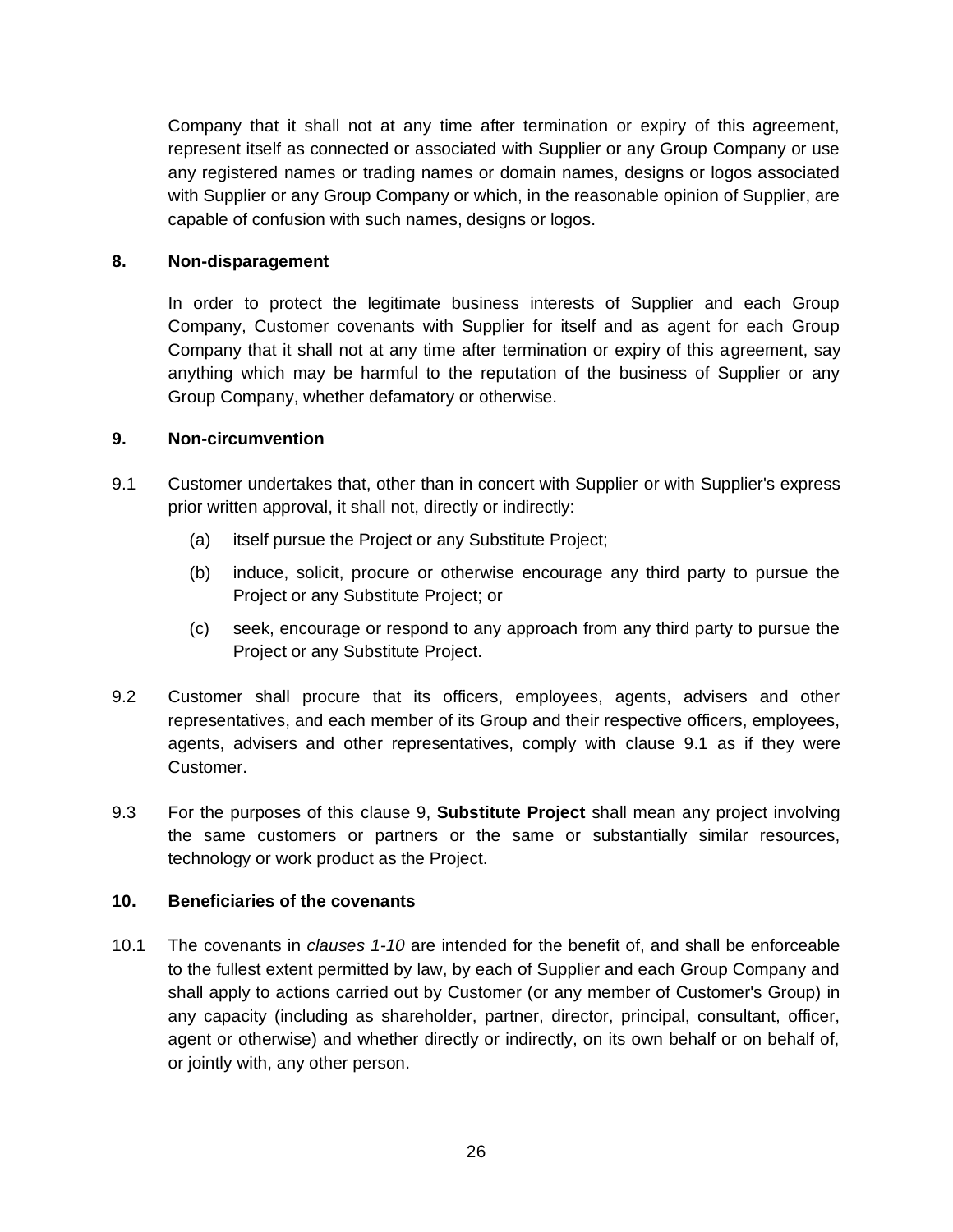- 10.2 Except as expressly provided in [clause 10.1,](#page-25-2) a person who is not a party to this agreement shall not have any rights under the Contracts (Rights of Third Parties) Act 1999 to enforce any term of this agreement.
- 10.3 Each of the covenants in this Schedule 2 is intended to be separate and severable. If any of the restrictions are held to be void, but would be valid if part of their wording were deleted, such restriction shall apply with such deletion as may be necessary to make it valid or effective
- 10.4 The rights of the parties to terminate, rescind or agree any variation, waiver or settlement under this agreement are not subject to the consent of any other person.